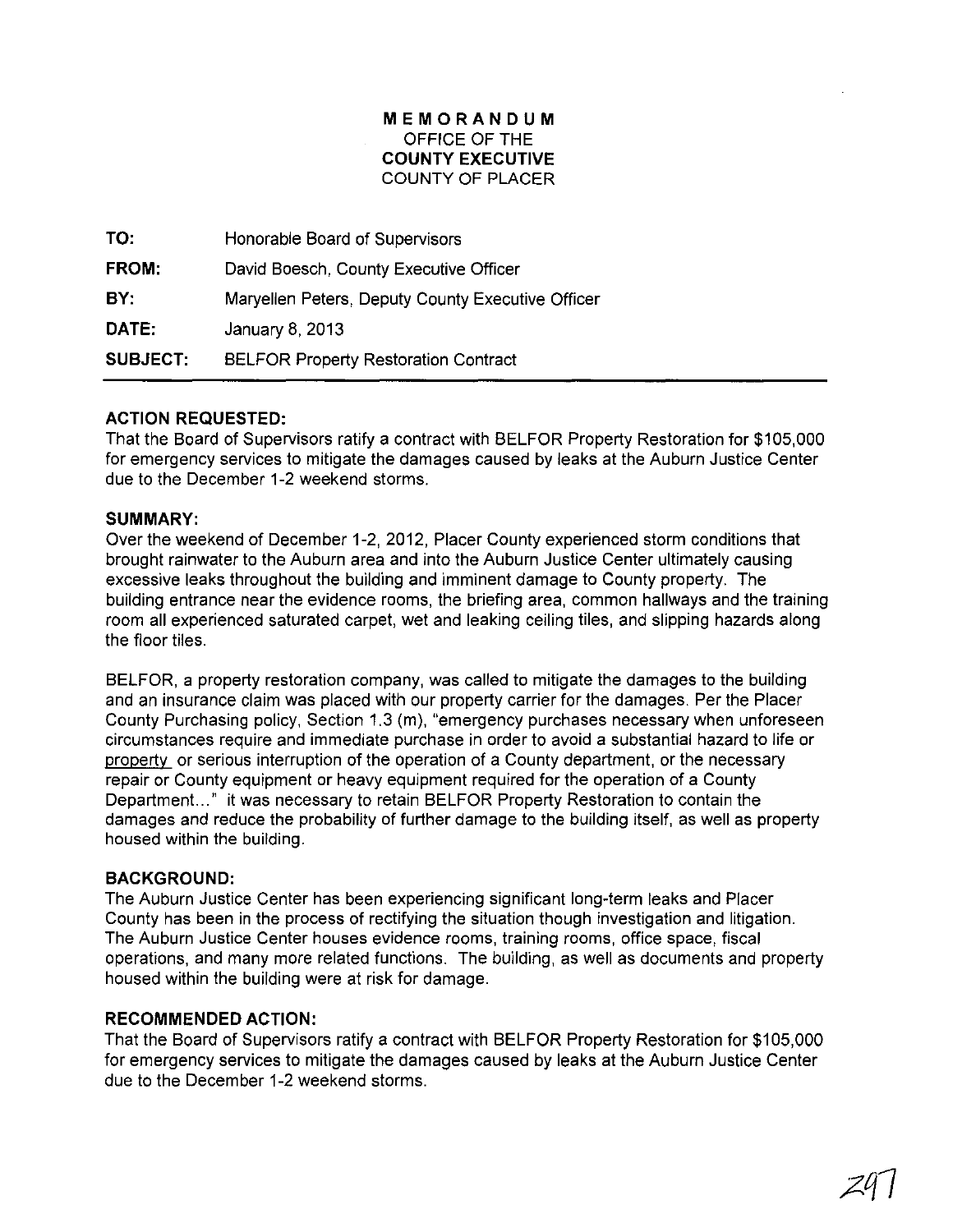Memorandum Re: BELFOR Restoration Contract January 8, 2013 Page 2 of 2

# **FISCAL IMPACT:**

The estimated expense of \$105,000 is expected to be reimbursed by our Property Carrier through an insurance claim, minus our deductible of \$5,000. Additional inclement weather conditions may increase the need for restoration services and the amount of the contract.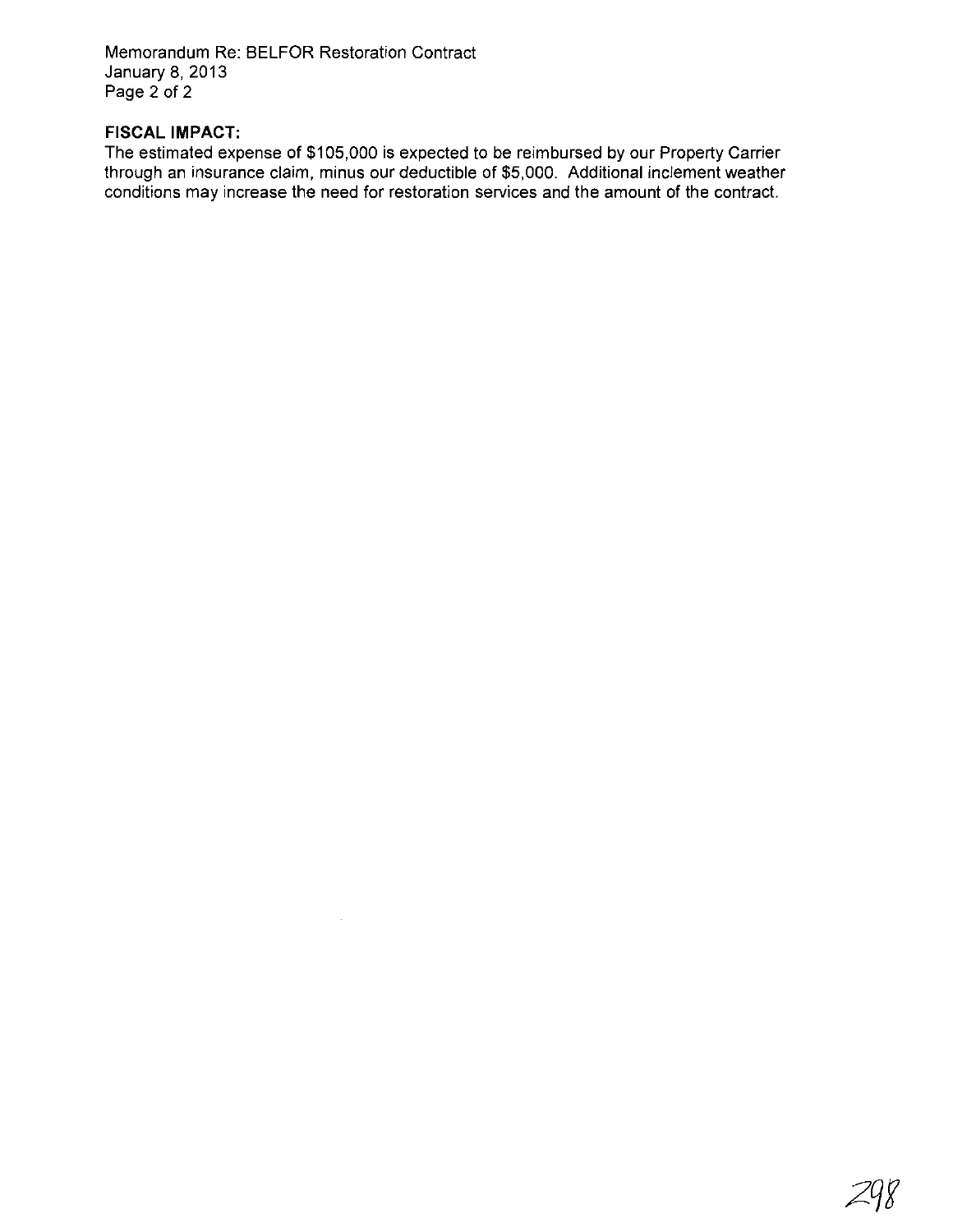Description: Contract No. Administering Agency: County of Placer - **CEO/RISK MANAGEMENT** 

PROFESSIONAL SERVICES OF

BELFOR Property Restoration Attn: Grant Cody 3132 Dwight Road, Suite 300 Elk Grove, CA 95758

PHONE: (916) 339-1865 FAX: (916) 339-9388 CELL: (916) 673-7766

RE: Professional Services Agreement Aubum Justice Center Leaks

THIS AGREEMENT MADE AND ENTERED BY AND BETWEEN the County of Placer, hereinafter referred to as "COUNTY" and **BElfOR Property Restoration** hereinafter referred to as "SECOND PARTY".

•

WHEREAS, the COUNTY is desirous of receiving certain services; and

WHEREAS, SECOND PARTY is willing to perform such services;

NOW, THEREFORE, for and in consideration of the mutual promises and agreements herein contained, it is agreed by and between the parties hereto as follows:

1. SCOPE OF WORK. COUNTY hereby hires SECOND PARTY as an independent contractor to do that work set forth in the exhibit "A" entitled "Scope of Work" attached hereto and incorporated herein by this reference.

2. AMENDMENT. This Agreement may be amended with written approval, including through the use of Change Orders signed by both parties; however, in no event shall such amendments create any additional liability to COUNTY, or additional compensation to SECOND PARTY except as set forth in this or the amended agreement. County agrees not to unreasonably withhold approval of change orders.

3. TIME OF COMPLETION. Time is of the essence. SECOND PARTY agrees to complete all duties contained within said Scope of Work in a timely fashion. SECOND PARTY will perform the work on a "best efforts" basis, but cannot and therefore does not, guarantee that the property will be operational or free from defect following completion of the work.

4. PROGRESS REPORTS. SECOND PARTY shall submit such progress reports as may be requested by COUNTY.

5. AMOUNT OF PAYMENT. COUNTY shall pay SECOND PARTY for services, and reasonable costs and expenses incurred, based on the rate and materials schedule included in Exhibit "8" up to a maximum of ONE **HUNDRED FIVE THOUSAND DOLlARS** (\$105,000.00).

**Professional Services Agreement between Placer County & BELFOR Property Restoration RE: Auburn Justice Center Leaks** 

Page 1 of 16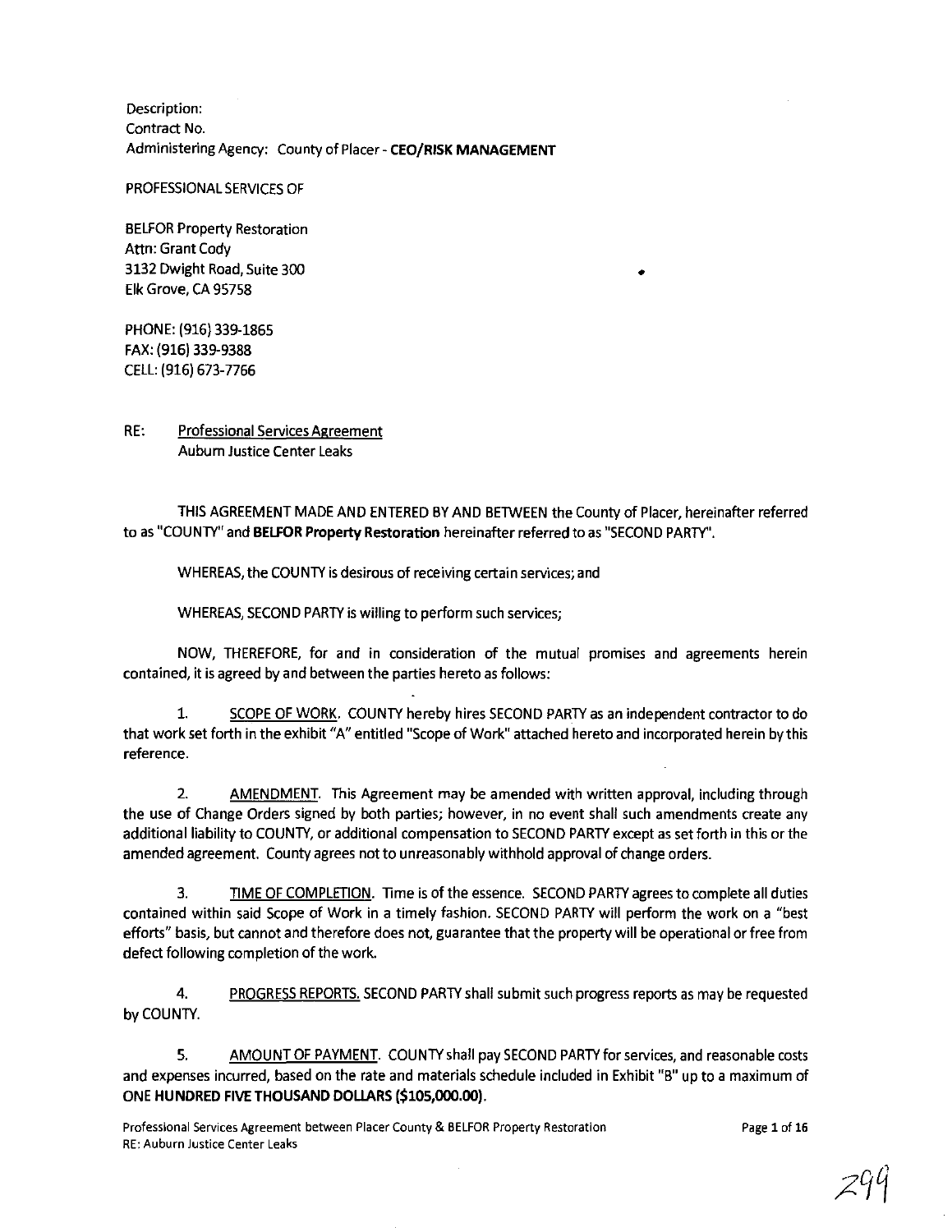This amount is the initial authorization and additional expenditures, if any, may be authorized by the COUNTY when requested and approved in advance.

6. PAYMENT SCHEDULE. Payments shall be made to SECOND PARTY as set forth in Exhibit "B". Payment will be made following the completion and acceptance of work. COUNTY will review SECOND PARTY'S invoices within fifteen (lS) days of the date of invoice and notify SECOND PARTY of any objection in writing within thirty (30) days of the date of the invoice. The written objection will identify each specific billing entry in dispute and set forth a detailed description of the factual basis for the dispute. COUNTY will promptly pay all undisputed amounts in full. If no objection is made by COUNTY within this period of time, it is agreed that the invoice shall be deemed accurate and reasonable and COUNTY shall be obligated to pay the entire **invoice amount.** 

7. RECORDS. SECOND PARTY shall maintain at all times complete detailed records with regard to work performed under this Agreement in a form acceptable to COUNTY, and COUNTY shall have the right to inspect such records at any reasonable time. Notwithstanding any other terms of this Agreement, no payments shall be made to SECOND PARTY until COUNTY is satisfied that work of such value has been rendered pursuant to this Agreement. At the termination of services under this agreement, SECOND PARTY will release promptly to COUNTY on request all of COUNTY'S papers and property.

8. EMPLOYEES OF SECOND PARTY. All persons performing services for SECOND PARTY shall be independent contractors or employees of SECOND PARTY and not employees of COUNTY. SECOND PARTY shall be solely responsible for the salaries and other applicable benefits, including Worker's Compensation, of all such personnel.

9. HOLD HARMLESS AND INDEMNIFICATION. SECOND PARTY hereby agrees to protect, defend, indemnify, and hold PLACER COUNTY free and harmless from any and all losses, claims, liens, demands, and causes of action of every kind and character including, but not limited to, the amounts of judgments, penalties, interest, court costs, legal fees, and all other expenses incurred by PLACER COUNTY arising in favor of any party, including claims, liens, debts, personal injuries, death, or damages to property (including employees or property of the COUNTY) and without limitation by enumeration, all other claims or demands of every character occurring or in any way incident to, in connection with or arising directly or indirectly out of, the contract or agreement. SECOND PARTY agrees to investigate, handle, respond to, provide defense for, and defend any such claims, demand, or suit at the sole expense of the SECOND PARTY. SECOND PARTY also agrees to bear all other costs and expenses related thereto, even if the claim or claims alleged are groundless, false, or fraudulent. This provision is not intended to create any cause of action in favor of any third party against SECOND PARTY or the COUNTY or to enlarge in any way the SECOND PARTY'S liability but is intended solely to provide for indemnification of PLACER COUNTY from liability for damages or injuries to third persons or property arising from SECOND PARTY'S performance pursuant to this contract or agreement.

As used above, the term PLACER COUNTY means Placer County or its officers, agents, employees, and volunteers.

10. NONASSIGNABILITY. This Agreement, rights and duties thereunder, shall not be assigned in whole or in part without the express written consent of the COUNTY.

11. INSURANCE. SECOND PARTY shall file with COUNTY concurrently herewith a Certificate of Insurance, in companies acceptable to COUNTY, with a Best's Rating of no less than A-VII showing.

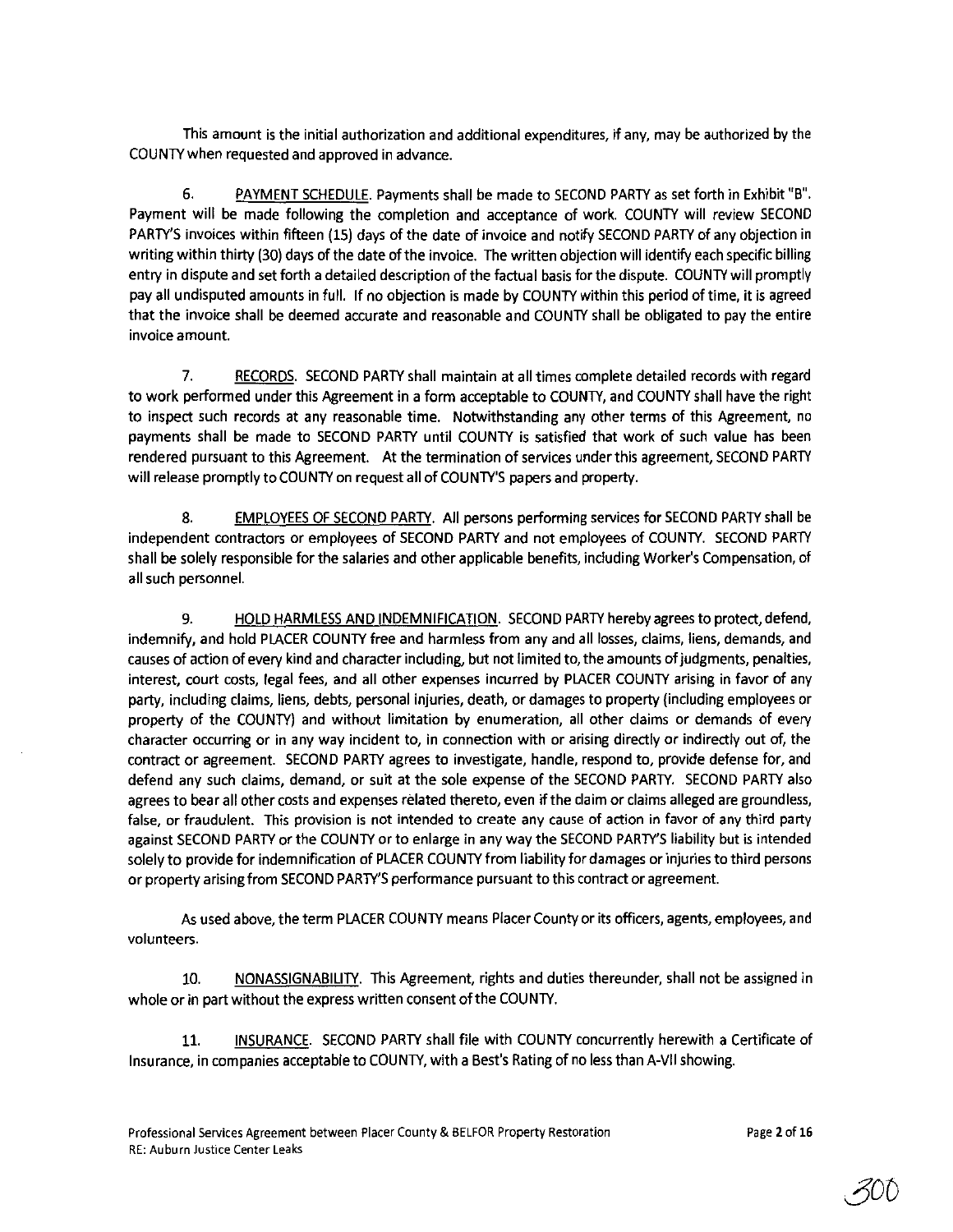#### a. WORKER'S COMPENSATION AND EMPLOYERS LIABILITY INSURANCE:

Worker's Compensation Insurance shall be provided as required by any applicable law or regulation. Employer's liability insurance shall be provided in amounts not less than one million dollars (\$1.000,000) each accident for bodily injury by accident, one million dollars (\$1.000,000) policy limit for bodily injury by disease, and one million dollars (\$1.000,000) each employee for bodily injury by disease,

If there is an exposure of injury to SECOND PARTY'S employees under the U.s, Longshoremen's and Harbor Worker's Compensation Act, the Jones Act, or under laws, regulations, or statutes applicable to maritime employees, coverage shall be included for such injuries or claims.

Each Worker's Compensation policy shall be endorsed with the following specific language:

Cancellation Notice - "This policy shall not be changed without first giving thirty (30) days prior written notice and ten (10) days prior written notice of cancellation for non-payment of premium to the County of Placer".

Waiver of Subrogation - The workers' compensation policy shall be endorsed to state that the workers' compensation carrier waives its right of subrogation against the County, its officers, directors, officials, employees, agents or volunteers, which might arise by reason of payment under such policy in connection with performance under this agreement by the SECOND PARTY.

SECOND PARTY shall require all SUBCONTRACTORS to maintain adequate Workers' Compensation insurance. Certificates of Workers' Compensation shall be filed forthwith with the County upon demand.

#### b. GENERAL LIABILITY INSURANCE:

i. Comprehensive General Liability or Commercial General Liability insurance covering all operations by or on behalf of SECOND PARTY, providing insurance for bodily injury liability and property damage liability for the limits of liability indicated below and including coverage for:

1. Contractual liability insuring the obligations assumed by SECOND PARTY in this Agreement.

- ii. One of the following forms is required:
	- 1. Comprehensive General Liability;
	- 2. Commercial General Liability (Occurrence); or
	- 3. Commercial General Liability (Claims Made).

iii. If SECOND PARTY carries a Comprehensive General Liability policy, the limits of liability shall not be less than a Combined Single Limit for bodily injury, property damage, and Personal Injury Liability of:

→One million dollars (\$1,000,000) each occurrence

 $\rightarrow$  Two million dollars (\$2,000,000) aggregate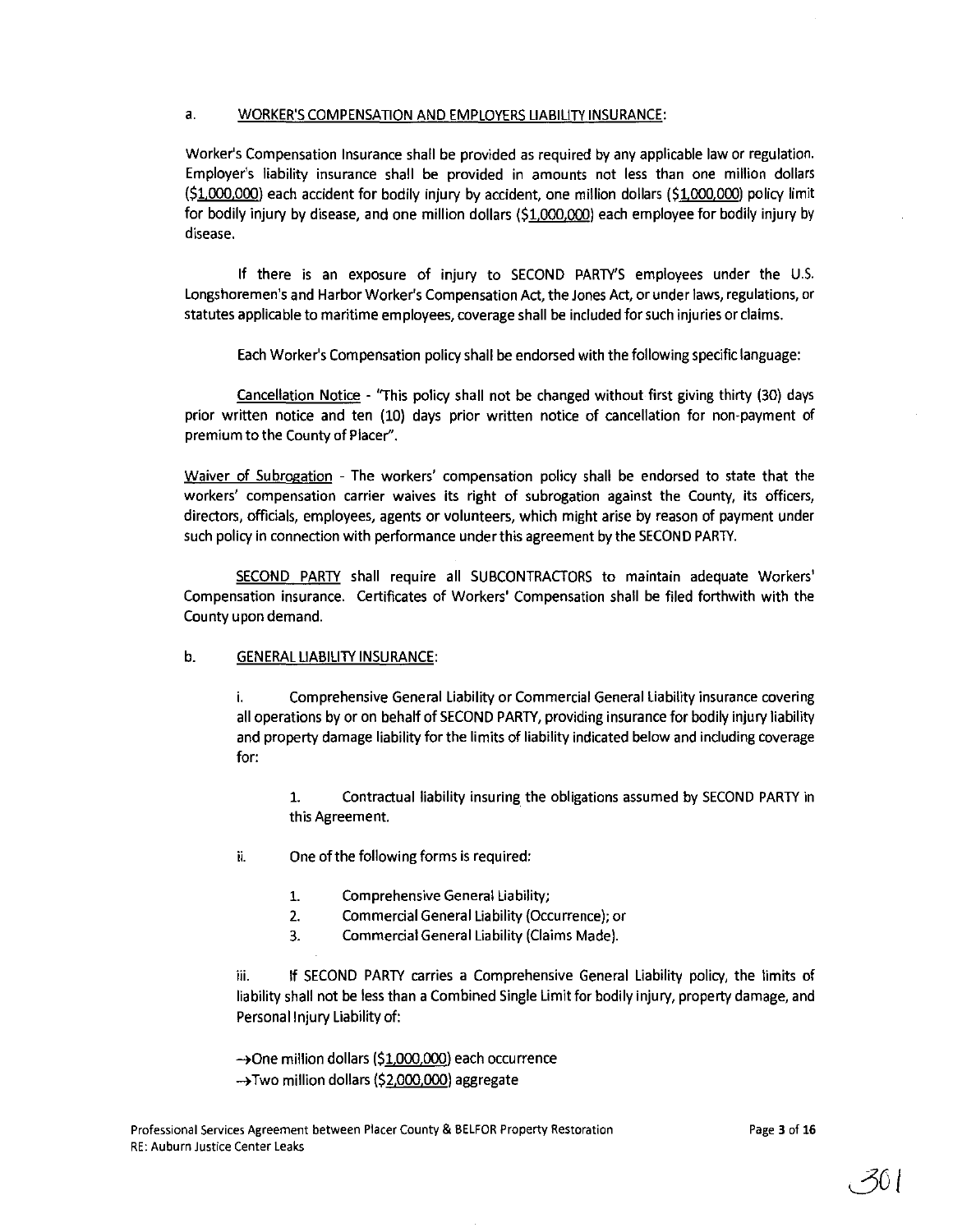- iv. If SECOND PARTY carries a Commercial General Liability (Occurrence) policy:
	- 1. The limits of liability shall not be less than:

 $\rightarrow$ One million dollars (\$1,000,000) each occurrence (combined single limit for bodily injury and property damage)

 $\rightarrow$  Two million dollars (\$2,000,000) General Aggregate

2. If the policy does not have an endorsement providing that the General Aggregate Limit applies separately, or if defense costs are included in the aggregate limits, then the required aggregate limits shall be two million dollars (\$2,000,000).

v. Special Claims Made Policy Form Provisions:

SECOND PAR1Y shall not provide a Commercial General Liability (Claims Made) policy without the express prior written consent of COUNTY, which consent, if given, shall be subject to the following conditions:

1. The limits of liability shall not be less than:

 $\rightarrow$ One million dollars (\$1,000,000) each occurrence (combined single limit for bodily injury and property damage) →Two million dollars (\$2,000,000) General Aggregate

2. The insurance coverage provided by SECOND PARTY shall contain language providing coverage up to one (1) year following the completion of the contract in order to provide insurance coverage for the hold harmless provisions herein if the policy is a claims-made policy.

Conformity of Coverages - If more than one policy is used to meet the required coverages, such as a separate umbrella policy, such policies shall be consistent with all other applicable policies used to meet these minimum requirements. For example, all policies shall be Occurrence Liability policies or all shall be Claims Made Liability policies, if approved by the County as noted above. In no cases shall the types of polices be different.

#### c. ENDORSEMENTS:

Each Comprehensive or Commercial General Liability policy shall be endorsed with the following specific language:

i. "The County of Placer, its officers, agents, employees, and volunteers are to be covered as insured for all liability arising out of the operations by or on behalf of the named insured in the performance of this Agreement."

ii. "The insurance provided by the SECOND PAR1Y, including any excess liability or umbrella form coverage, is primary coverage to the County of Placer with respect to any insurance or self-insurance programs maintained by the County of Placer and no insurance held or owned by the County of Placer shall be called upon to contribute to a loss."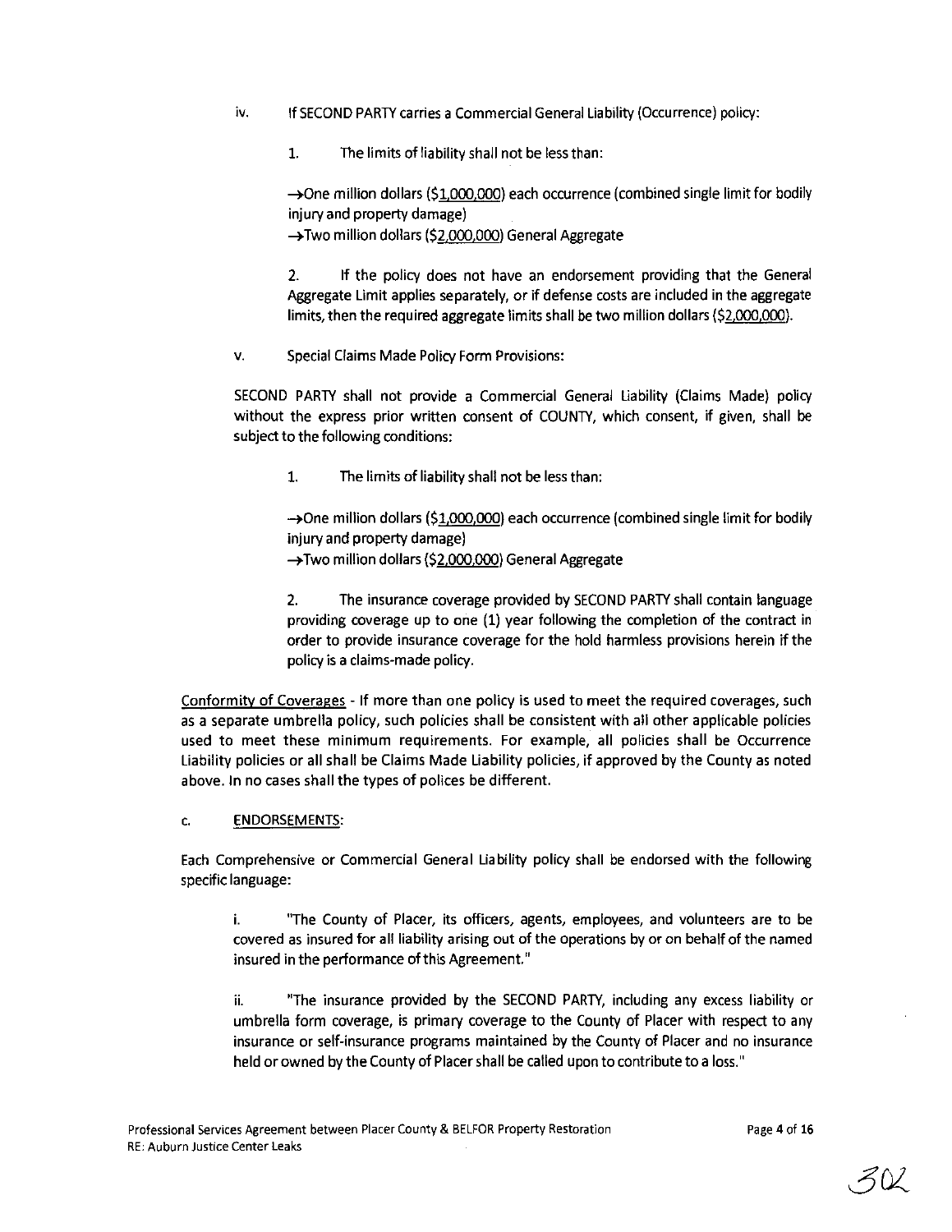iii. "This policy shall not be changed without first giving thirty (30) days prior written notice and ten (10) days prior written notice of cancellation for non-payment of premium to the County of Placer."

### d. AUTOMOBILE LIABILITY INSURANCE:

Automobile Liability insurance covering bodily injury and property damage in an amount no less than one million dollars (\$1.000.000) combined single limit for each occurrence.

Covered vehicles shall include owned, non-owned, and hired automobiles/trucks.

#### e. ADDITIONAL REQUIREMENTS:

Premium Payments - The insurance companies shall have no recourse against the COUNTY and funding agencies, its officers and employees or any of them for payment of any premiums or assessments under any policy issued by a mutual insurance company.

Policy Deductibles - The SECOND PARTY shall be responsible for all deductibles in all of the SECOND PARTY'S insurance policies. The maximum amount of allowable deductible for insurance coverage required herein shall be \$25,000.

SECOND PARTY'S Obligations - SECOND PARTY'S indemnity and other obligations shall not be limited by the foregoing insurance requirements and shall survive the expiration of this agreement.

Verification of Coverage - SECOND PARTY shall furnish the County with original certificates and amendatory endorsements or copies of the applicable policy language effecting coverage required by this clause. All certificates and endorsements are to be received and approved by the County before work commences. However, failure to obtain the required documents prior to the work beginning shall not waive the SECOND PARTY'S obligation to provide them. The County reserves the right to require complete, certified copies of all required insurance policies, including endorsements required by these specifications, at any time.

Material Breach - Failure of the SECOND PARTY to maintain the insurance required by this agreement, or to comply with any of the requirements of this section, shall constitute a material breach of the entire agreement.

12. CANCELLATION. This Agreement may be cancelled by COUNTY upon the giving of ten (10) day's advance written notice. Such notice shall be personally served or given by United States Mail. In the event of cancellation by COUNTY or SECOND PARTY, SECOND PARTY shall be paid for all work performed and all reasonable expenses incurred to date of cancellation. If County fails to make payment for services rendered under the terms of this agreement, SECOND PARTY reserves the right to terminate the work and cancel the balance of this agreement.

13. ASSIGNMENT OF INSURANCE PROCEEDS AND LIMITED POWER OF ATTORNEY. COUNTY authorized and directs each insurer to name SECOND PARTY as a payee on the insurance drafl(s) for any Work performed by SECOND PARTY. In consideration of SECOND PARTY funding and performing the Services, COUNTY hereby irrevocably assigns and transfers to SECOND PARTY the right, title and interest in insurance proceeds paid for SECOND PARTY'S Work. COUNTY agrees to promptly endorse and obtain all other payees' endorsements (other than SECOND PARTY'S) on the insurance draft(s) and tender them immediately to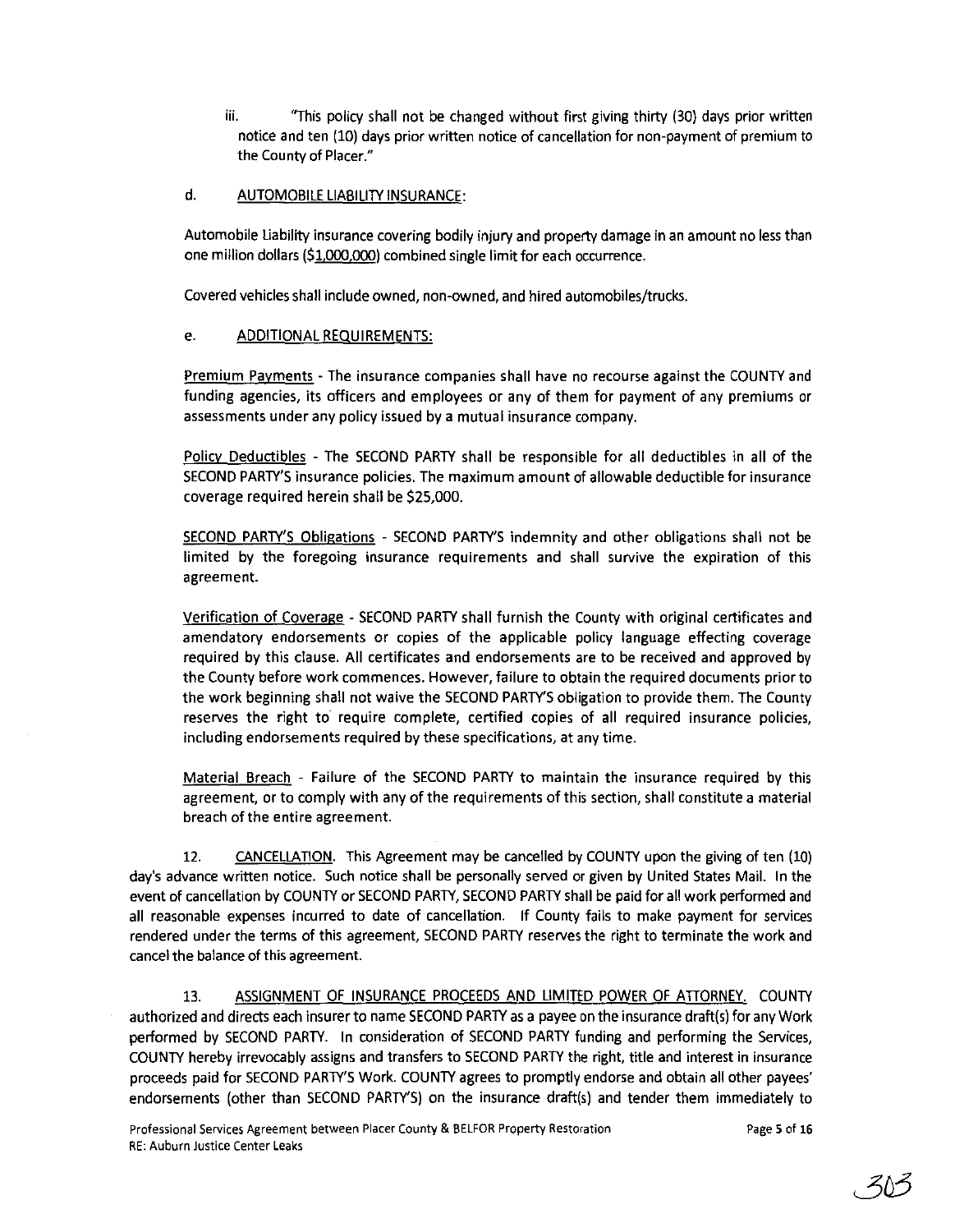SECOND PARTY at the address indicated above. SECOND PARTY is hereby appointed as Owner's attorney in fact to endorse and deposit in its accounts any insurance checks or drafts relating to SECOND PARTY'S Work.

14. TERM. The term of this agreement shall cover the period beginning as of December 4, 2012, and continue until the services contemplated in the Scope of Work, attached hereto as Exhibit "A", is completed, unless otherwise ended pursuant to paragraph 12, above.

15. NO CONSEQUENTIAL DAMAGES. No party shall in any action or proceeding or otherwise assert any claim for consequential or indirect damages against any other party to this Contract on account of any loss, cost, damage or expense which such party may suffer or incur because of any act or omission of any other party to this Contract or its agents, subcontractors or employees in the performance of a party's obligations under this contract, or any other cause of action (including negligence) arising out of or related to transactions in connection with this contract, or otherwise and each party expressly waives any such claims.

16. NOTICES. All notices, including invoices, shall be sent via First Class U.S. Mail and via facsimile addressed as follows:

> PLACER COUNTY RISK MANAGEMENT Attn: Maryellen Peters, Deputy CEO 145 Fulweiler Avenue, Suite 100 Aubum, CA 95603 Tel. (530) 886-2600 - Fax. (S30) 886-2609

17. DISPUTES. The parties consent to the exclusive jurisdiction of the court ofthe county in which the work is performed. This contract shall be construed in accordance with the laws of the State of California, without giving effect to conflict of laws. Prior to litigating any matters, the parties will informally consult in an attempt to reach settlement of any disputes. If informal consultation fails, the parties will participate in formal mediation.

IN WITNESS WHEREOF, the parties hereto have executed this Agreement as of the date written under Paragraph 14. TERM.

**COUNTY OF PLA** avid Boesch County Executive Officer "SECOND PARTY" By: **Director** Grikos, Lei **WSA** Gra Belfor Tac. Reviewed by:

Office of the Risk Management Maryellen Peters, Deputy CEO

**Professional Services Agreement between Placer County & BELFOR Property Restoration RE: Auburn Justice Center Leaks** 

Page 6 of 16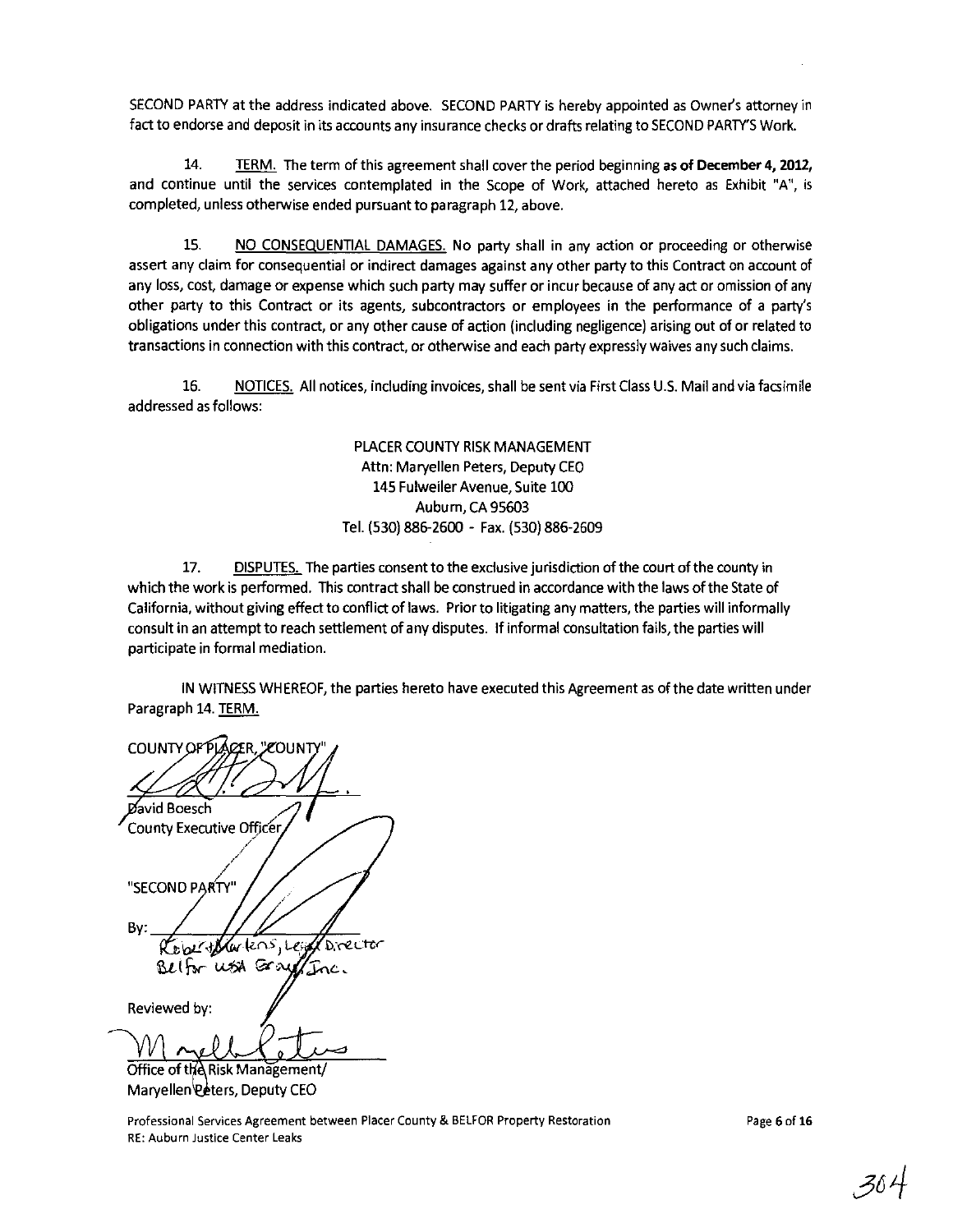Office of the County Counsel/

Valerie Flood

 $\sim 10^7$ 

 $\hat{\mathcal{A}}$ 

Attachments: Exhibit A: Scope of Work Exhibit. B: Payment Schedule

 $\sim 10^{-1}$ 

 $\hat{\mathcal{A}}$ 

**Professional Services Agreement between Placer County & BELFOR Property Restoration RE: Auburn Justice Center leaks**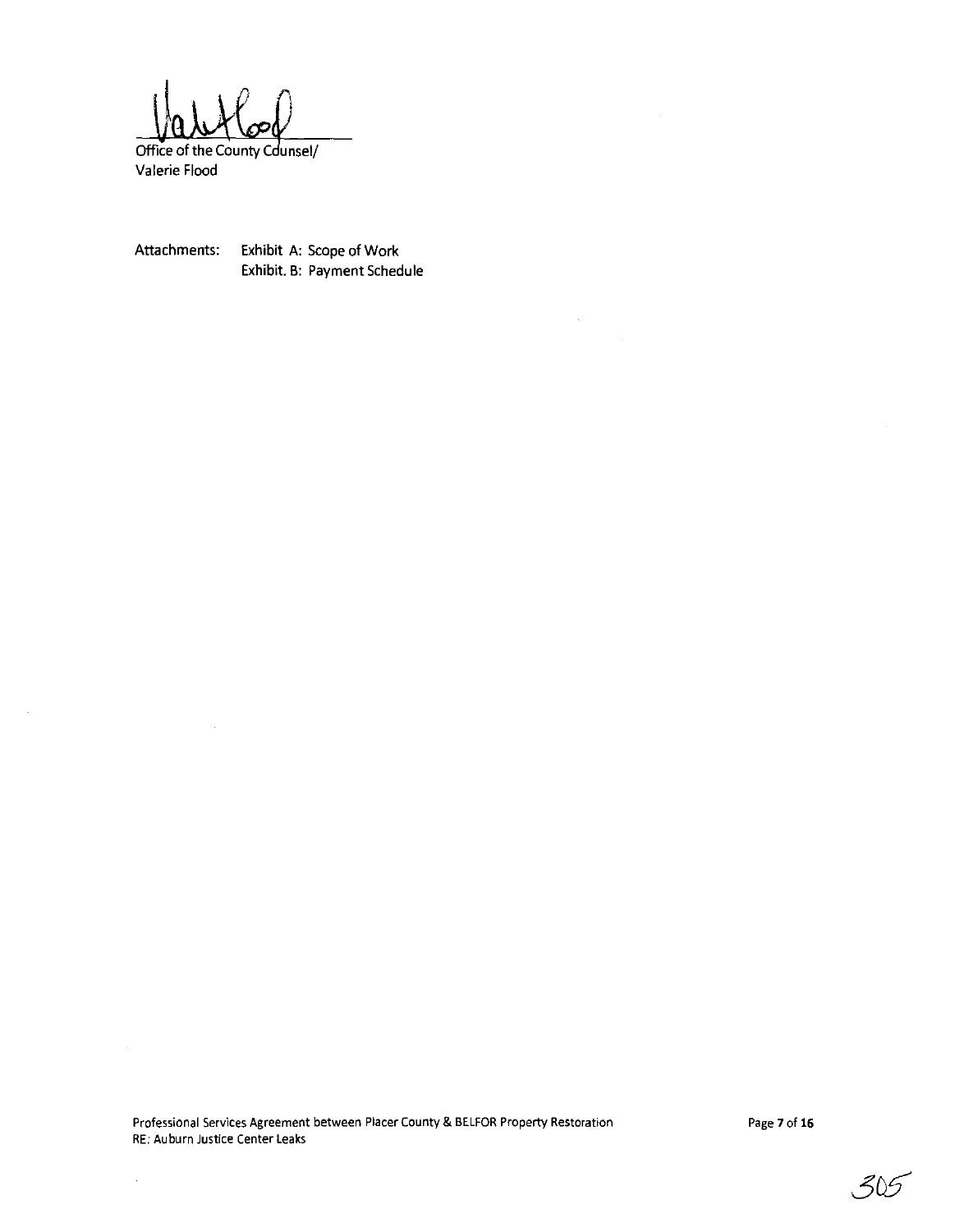#### EXHIBIT A **SCOPE OF WORK**

SERVICES: SECOND PARTY hereby agrees to act as contractor and furnish all labor, materials, equipment, and subcontracted items reasonably necessary to complete the Work described in the Scope of Work in Exhibit A. SECOND PARTY and COUNTY May make changes to the Work in Exhibit A by executing a Change Order signed by both parties. Environmental sampling and investigation are beyond the scope of SECOND PARTY'S duties. If the Work involves mold or microbial contamination, COUNTY is advised to hire a qualified independent environmental consultant with expertise and training in indoor air quality (CONSULTANT) to inspect the Property, advise COUNTY about potential health hazards and prepare a remediation protocol. SECOND PARTY is not responsible for errors or oversights by consultants, engineers or other professionals. SSECOND PARTY may, at its option, remove contamination in areas beyond those identified by CONSULTANT. In the event COUNTY elects no to retain such a CONSULTANT, COUNTY shall defend and hold SECOND PARTY harmless from any loss or injury from mold or any other environmental condition that would likely have been detected or discovered in a thorough inspection by a diligent indoor air quality expert. COUNTY understands and acknowledges that the goal of remediation is not to remove all mold spores or bacteria but to bring the concentrations to acceptable levels. SECOND PARTY will be deemed to have accomplished the objectives of remediation when it has met the criteria set forth in *Bioaerosols, Assessment and Control* (ACGIH 1999).

SECOND PARTY acknowledges that COUNTY is working with outside consukants to determine the ultimate cause of the water intrusion. Accordingly, SECOND PARTY agrees to document the damage, any apparent causes, and remediation actions. Documentation would include photographs, reports, notes, and/or other appropriate means. SECOND PARTY will preserve samples of mold for testing.

EXCLUSIONS. Unless specifically described in the Contract Documents, SECOND PARTY is not required

to:

- A. Perform code upgrades or repair construction defects or code violations
- B. Perform any work (beyond the scope of this Contract) required by any public body, utility or inspector

BEST EFFORTS. SECOND PARTY and COUNTY acknowledge that the Property which is the subject of the Work has been involved in a fire, flood, or other catastrophe. SECOND PARTY will perform the Work on a "best efforts" basis, but cannot, and therefore does not, guarantee that the Property will be operational or free from defect following completion of the Work.

#### Scope and Preliminary **Budget**

The following is a preliminary scope and budget for the above referenced property as a result of exterior water intrusion on Friday November 30, 2012 and again on Sunday, December 02,2012. This budget is based on our direct physical observation. As with any budget, these projections are not absolute. Methods may change due to efficiency of work or job site considerations. However, actual invoicing will be produced based on a non-prevailing wage rate & materials basis from the schedule provided by BELFOR USA Group, Inc. to the County of Placer. This cost has been estimated for standard business hours and non-overtime work schedules.

#### Areas **Included**

Records Division Coroner Division District Attorney Division End of Hallway Bathroom near DA **Professional Services Agreement between Placer County & BELFOR Property Restoration RE: Auburn Justice Center Leaks** 

Page 8 of 16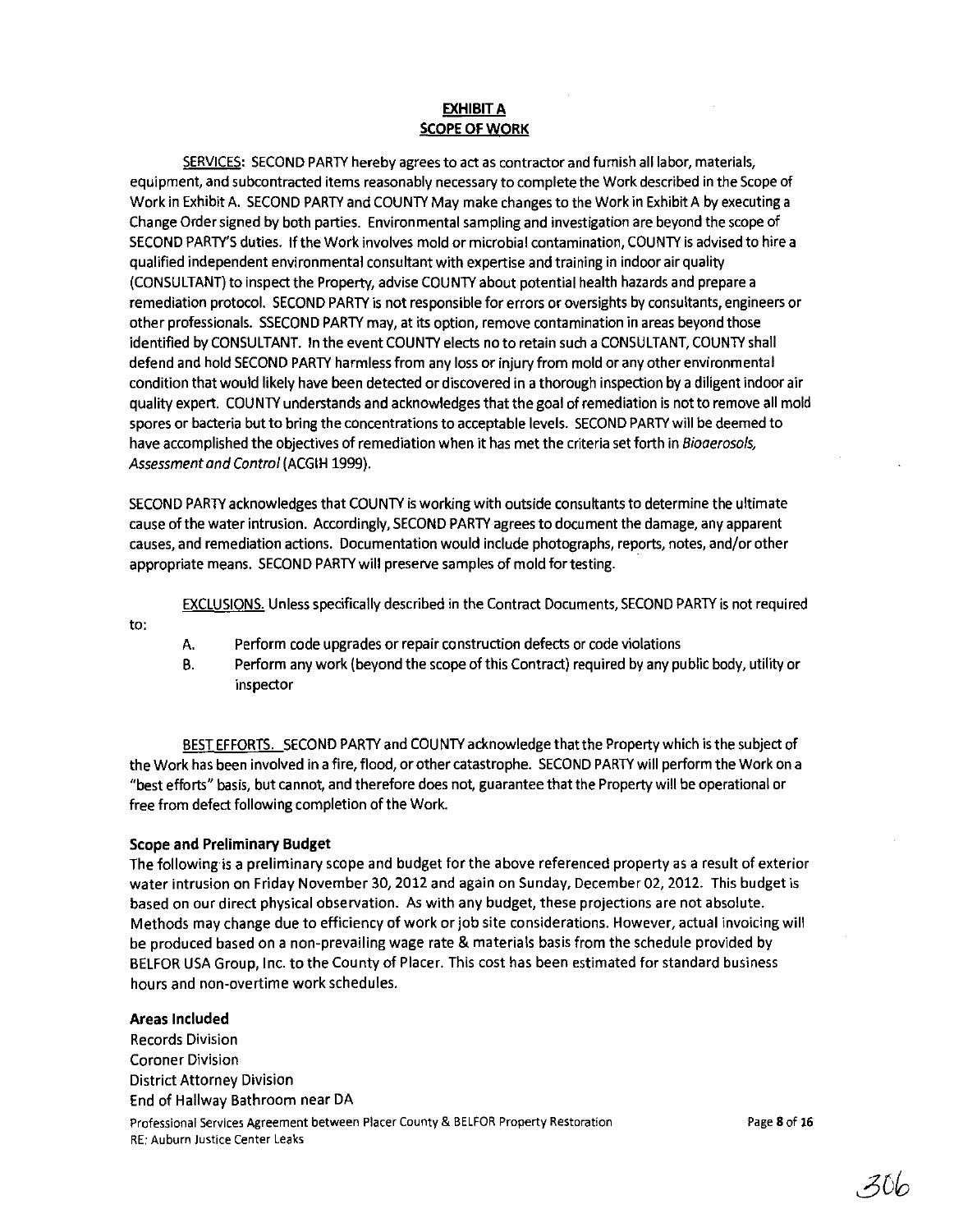Upper Hallway in center building Lower Hallway in center building Administration Division LT. Division Probation Department Human Resources Training Room (back wall, closet & range gun cleaning room, and possible Men's bathroom) Search & Rescue (back wall & entrance door walls) Evidence (Armory, Cold Room, B Room, Hallway, and Tammy's Office) Men's Locker Room Support Services (Troy & Hutch's offices) Patrol (briefing room, 2 offices) Fleet Services

### • Mobilization of Equipment and Crews

BELFOR to provide mobilization of equipment and crews to provide contents relocation, demolition of water damaged materials, and building dry-down procedures associated with the aforementioned water loss.

### • Furniture, Equipment & Contents Manipulation:

All furniture, equipment, files, and contents in affected areas will need to be moved to either BELFOR's warehouse or relocated into available on-site areas by BELFOR Personnel with assistance from Placer County Facilities personnel. All furniture, equipment, files, and content items will be relocated as a necessity to perform water mitigation, selective demolition, property restoration, and carpet cleaning in the above listed areas.

#### • Moisture detection and mapping

BELFOR personnel is currently conducting a thorough building survey with an infrared camera and moisture meters to fully identify and document the extent of water migration.

#### • Removal of Building Materials and Drying Structure

Removal and disposal of rubber cove base moldings, moisture affected; vinyl flooring, drywall, wood moldings, wall insulation, and scrim covered ceiling batt insulation. Vinyl backed carpet tiles to be re-installed and steam cleaned in affected areas. Cabinets shall be removed to access water damaged drywall and reset during restoration.

BELFOR to provide all selective demolition of mold contaminated building materials. All work areas under demolition to be wire brushed, vacuumed, and sanitized prior to undergoing laboratory testing for mold by a third party hygienist.

Projected project costs are heavily dependent on the extent of mold growth with the building's walls and the success of decontamination procedures and laboratory results.

### Budget Trend - Equipment. Power, Consumables & Crew \$23.500.00 - \$29.000.00

#### • Reset or replace damage building components as necessary

BELFOR has been requested to provide selective demolition and building dry-down only to date. Placer County will be addressing the causation reports detailing points of origin as discovered and documented in a "Preliminary Leaks Investigation Report" generated by McGinnis Chen Associates Inc. and dated December 19, 2011. BELFOR to provide property restoration services once all points of water intrusion have been addressed and repaired by others. Exact match of building material has

not yet been verified. Commercial grade vinyl flooring with decorative boarders, cove base Professional Services Agreement between Placer County & BELFOR Property Restoration RE: Auburn Justice Center Leaks Page 9 of **16**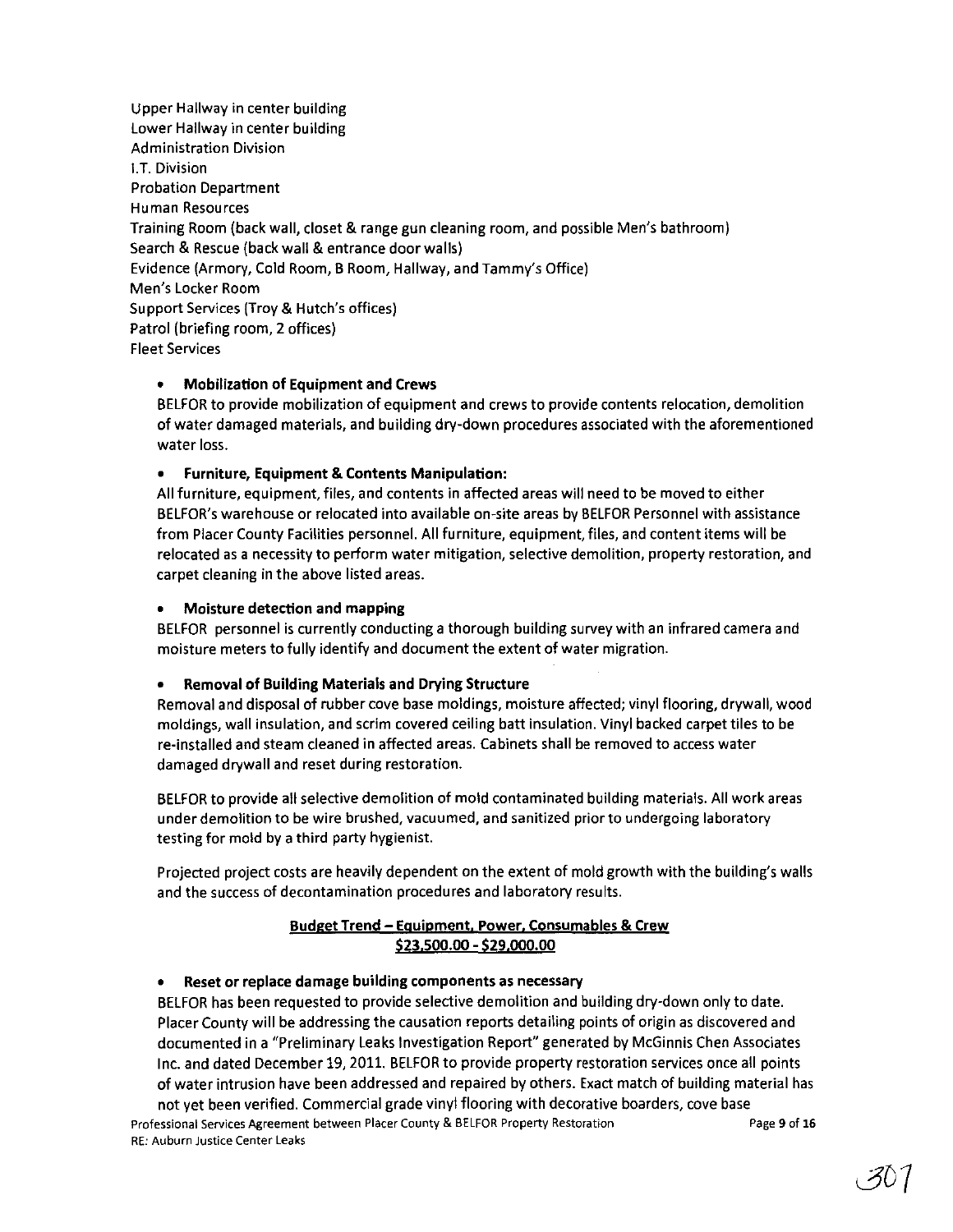moldings, 5/8" drywall, 12" plywood, fire caulking at all fire rated walls/ceilings, wall insulation, scrim covered ceiling insulation, wood base and chair rail moldings, and all necessary paint/varnish. BELFOR to reset and clean: commercial grade, glue-down, vinyl back carpet tiles, decorative wall panels, and moldings where applicable.

### Budget Trend - Equipment. Consumables & Crew \$55.000.00-\$65.000.00

#### • Furniture, Equipment & Contents Manipulation:

All furniture, equipment, files, cabinets, and contents in affected areas will need to be moved to BELFOR's warehouse or other onsite locations by BELFOR personnel with assistance from Placer County Facilities personnel. All furniture, equipment, files, cabinets, and content items will be relocated as a necessity to perform water damage/mold abatement property restoration, and carpet cleaning in the above listed areas.

### Budget Trend - Furniture. Equipment. & Contents \$3.000.00 - \$5.500.00

### • Final Clean Up and Floor Care:

Clean and deodorize carpet. Clean and wax new vinyl flooring. General wipe down of horizontal surfaces. Detail cleaning of all cabinetry, furniture and content items.

## Budget Trend - Final Clean up and Floor Care \$3,000,00 - \$5,000,00

### Total Preliminarv Budget Trend \$84,500,00 - \$104,500,00

EXCLUSIVE WARRANTY. SECOND PARTY warrants that the Work shall be free from defects in materials and workmanship for a period of one (1) year from the date of substantial completion of the Work. SECOND PARTY'S warranty obligations are limited as set forth in this paragraph. All remediation work performed by SECOND PARTY decontamination technicians shall be free from the return of corrosion and contamination resulting from defects in SECOND PARTY'S workmanship. SECOND PARTY does not warrant business operations, and this warranty does not apply to business interruption. This Warranty does not apply to damage caused by normal wear and tear. Any special Warranty must be attached to this Contract. The Warranty takes effect upon SECOND PARTY'S receipt of payment in full for the Work. The Warranty period commences on the date of substantial completion of the Work, regardless of when final payment is received. This Warranty is subject to the limits of liability set forth herein. To the maximum extent permitted by lay, this warranty is exclusive and is in lieu of all other warranties, express or implied, oral or written, including statutory warranties and warranties against hidden or latent defects. Mold and mitigation projects are not warrantable; however, substantial completion of such work shall be ascertained through clearance from an independent industrial hygienist, pursuant to industry standards.

MOLD NOTICE. Many believe that the presence of mold creates health risks. Occupants with health complaints are encouraged to seek an examination from an appropriately-qualified professional. SECOND PARTY is not qualified to diagnose medical conditions, and COUNTY agrees not to interpret any statement by SECOND PARTY as medical advice. It is important that proper diagnosis and treatment of illness not be confused by misdirected attention to indoor air quality issues. COUNTY understands the importance of prompt drying of water-damaged building materials, and agrees to properly ventilate the structure and take reasonable measures to prevent conditions that lead to mold growth. COUNTY is advised to seek further information from the United States Environmental Protection Agency at www.epa.gov, and the American

Page 10 of 16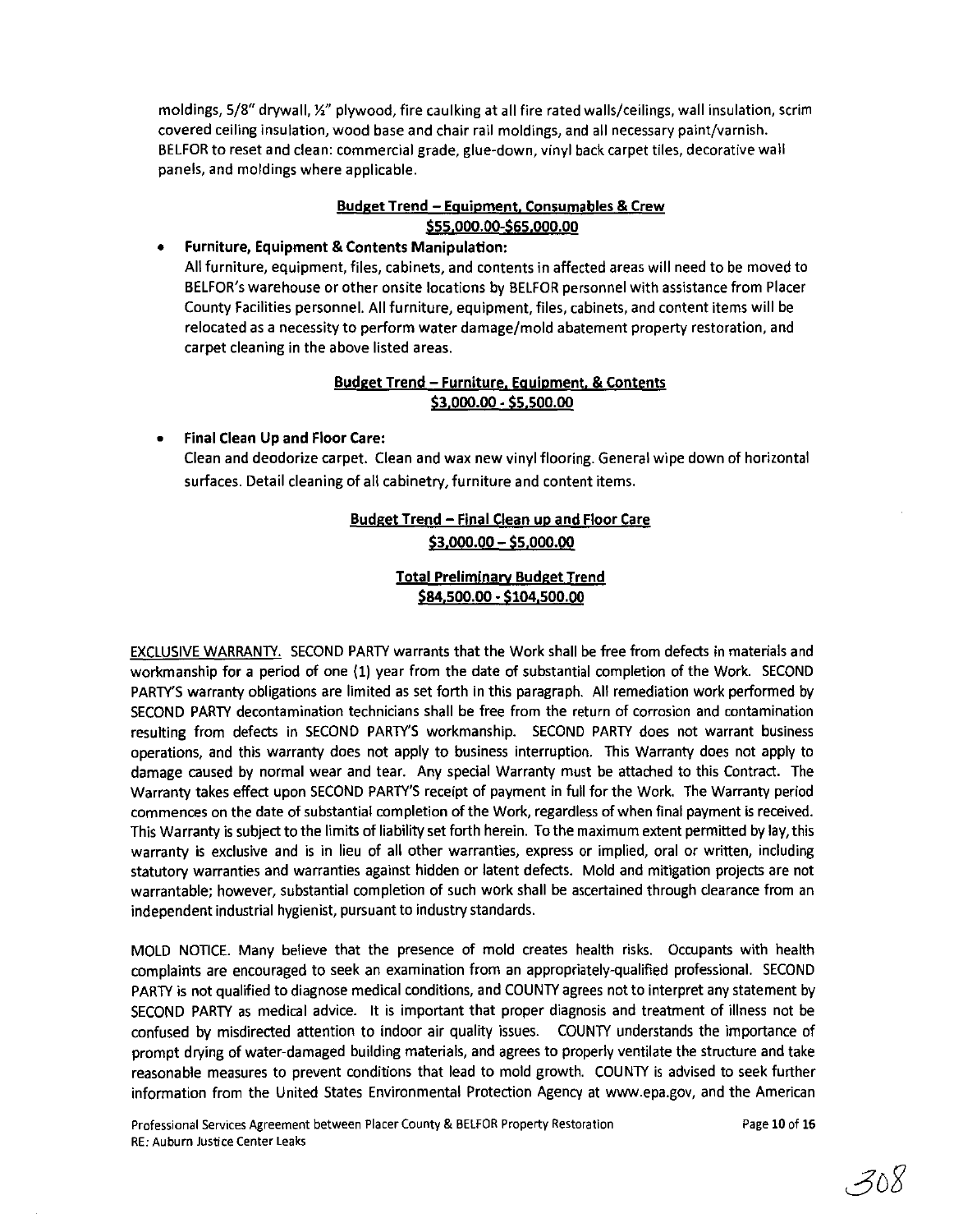Conference of Governmental Industrial Hygienists at www.acgih.org. There may be environmental factors and/or other conditions that cause or contribute to mold growth at the Property, the repairs and/or remediation of which are not included in the Work. SECOND PARTY cannot control and therefore is not responsible for these factors or conditions.

LIMIT OF LIABILITY FOR MOLD REMDIATION. If SECOND PARTY performs mold remediation under the guidance or direction of a CONSULTANT, SECOND PARTY will have no liability for mold discovered after the CONSULTANT has determined that SECOND PARTY has accomplished the goals ofthe mold remediation work or has otherwise approved SECOND PARTY'S remedial work, orally or in writing. COUNTY agrees to pursue any such claim solely against the CONSULTANT or other responsible parties.

SAFETY AND PERMITS. Both SECOND PARTY and COUNTY will comply with all applicable governmental regulations, statutes, laws, and local ordinances. At COUNTY'S expense, SECOND PARTY shall obtain all permits required for the Work.

HAZARDOUS MATERIALS. Disposal of any Hazardous Materials (including specimens or samples) shall be made in the name ofthe COUNTY and under any applicable generator number or other identification assigned by the COUNTY.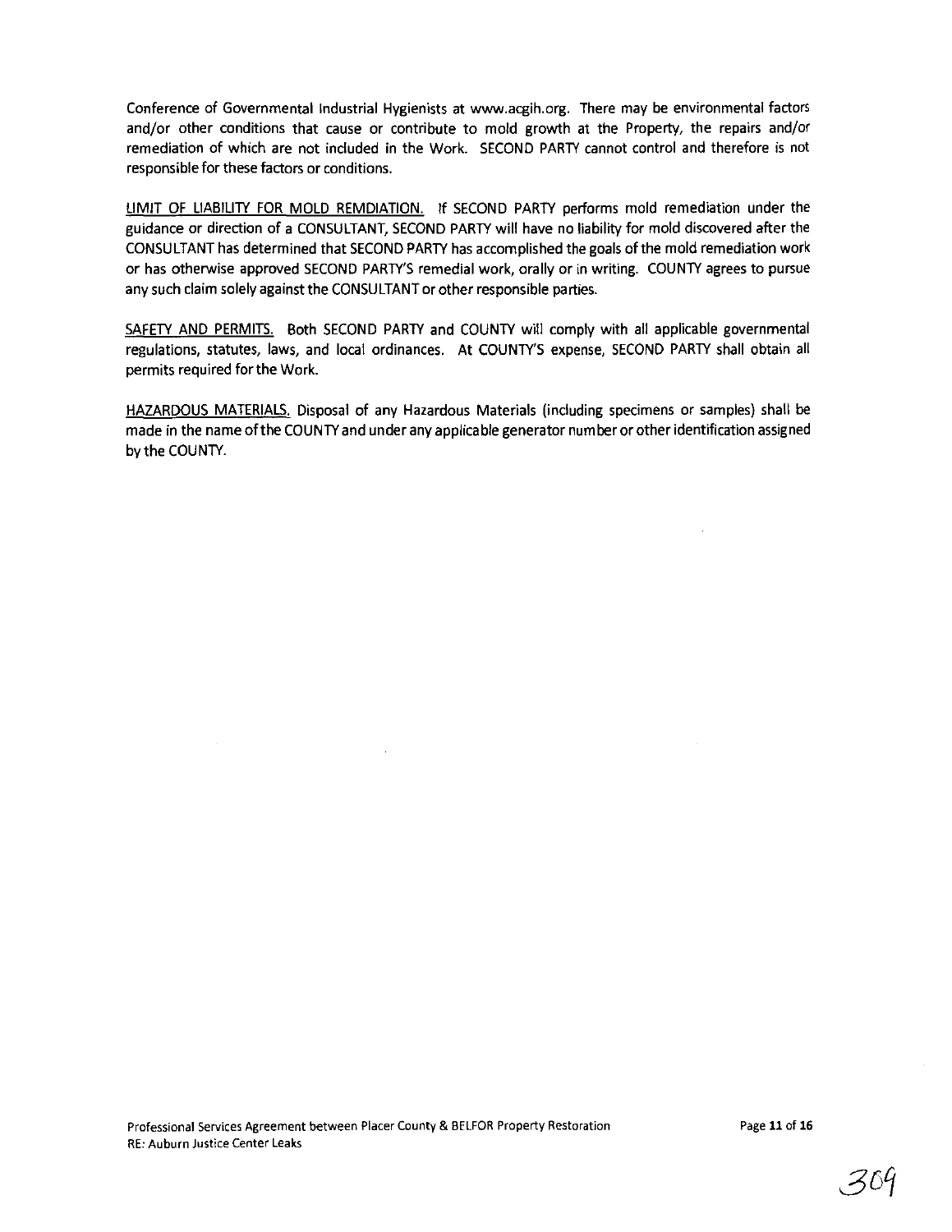### **EXHIBIT B** PAYMENT SCHEDULE

Payment shall be made within 30 days upon receipt of a detailed billing which itemizes date, work performed, time spent, and an indication of who performed the work.

FEES: COUNTY agrees to pay SECOND PARTY for services at the following rate

|             | <b>Project Management Classifications:</b>                                                                                                 |          |
|-------------|--------------------------------------------------------------------------------------------------------------------------------------------|----------|
| AA          | <b>Administrative Assistant</b>                                                                                                            | \$37.50  |
| PA          | <b>Project Auditor</b>                                                                                                                     | \$54.50  |
| <b>APM</b>  | <b>Assistant Project Manager</b>                                                                                                           | \$68.00  |
| <b>HSO</b>  | <b>Health &amp; Safety Officer</b>                                                                                                         | \$85.00  |
| PM          | <b>Project Manager</b>                                                                                                                     | \$100.00 |
| PE          | <b>Project Estimator</b>                                                                                                                   | \$109.00 |
| <b>SPM</b>  | Senior Project Manager                                                                                                                     | \$124.00 |
| PC.         | Project Coordinator                                                                                                                        | \$151.00 |
|             | <sup>1</sup> These classifications are used throughout other service lines                                                                 |          |
|             | General Classifications: 1                                                                                                                 |          |
| GL          | General Labor (labor experienced with BELFOR operations)                                                                                   | \$41.00  |
| DL.         | Day Labor                                                                                                                                  | \$34.50  |
| LF          | <b>Labor Foreman</b>                                                                                                                       | \$48.00  |
|             | <sup>1</sup> These classifications are used throughout other service lines. Rates are not applicable to specialty or licensed trade labor. |          |
|             | <b>Restoration Services (General):</b>                                                                                                     |          |
| RT          | <b>Restoration Technician</b>                                                                                                              | \$62.50  |
| <b>RS</b>   | <b>Restoration Supervisor</b>                                                                                                              | \$68.00  |
|             | <b>Reconstruction Services:1</b>                                                                                                           |          |
| PT          | Painter                                                                                                                                    | \$75.00  |
| <b>DP</b>   | Drywall Installer/Finisher                                                                                                                 | \$84.50  |
| <b>CR</b>   | Carpenter (General Framer/Finish/Trim/Cabinet/Mechanic)                                                                                    | \$87.00  |
| <b>TF</b>   | <b>Trade Foreman (Commercial Supervision)</b>                                                                                              | \$90.50  |
| EL.         | Electrician                                                                                                                                | \$120.50 |
| HV          | <b>HVAC Mechanical</b>                                                                                                                     | \$124.00 |
| PL.         | Plumber                                                                                                                                    | \$127.50 |
|             | Technical Services (Dehumidification, Documents/Media, Electronics, HVAC, Machinery, Mold):                                                |          |
| TN          | Technician                                                                                                                                 | \$65.00  |
| TS.         | <b>Technical Specialist</b>                                                                                                                | \$72.50  |
| $T_{\rm L}$ | <b>Team Leader</b>                                                                                                                         | \$84.50  |
| <b>TSE</b>  | <b>Technical Support Engineer</b>                                                                                                          | \$89.50  |
|             | (Chemistry, Electronic, Machinery, Quality Control)                                                                                        |          |
|             | Semiconductor Services:                                                                                                                    |          |
| <b>DM</b>   | <b>Documentation Manager</b>                                                                                                               | \$65.00  |
| <b>DPA</b>  | Decon Project Auditor                                                                                                                      | \$75.00  |
| DC          | Decon Technician                                                                                                                           | \$84.50  |
| <b>DPM</b>  | Decon Project Manager                                                                                                                      | \$145.00 |
| <b>DE</b>   | Decon Engineer                                                                                                                             | \$164.50 |

Page 12 of 16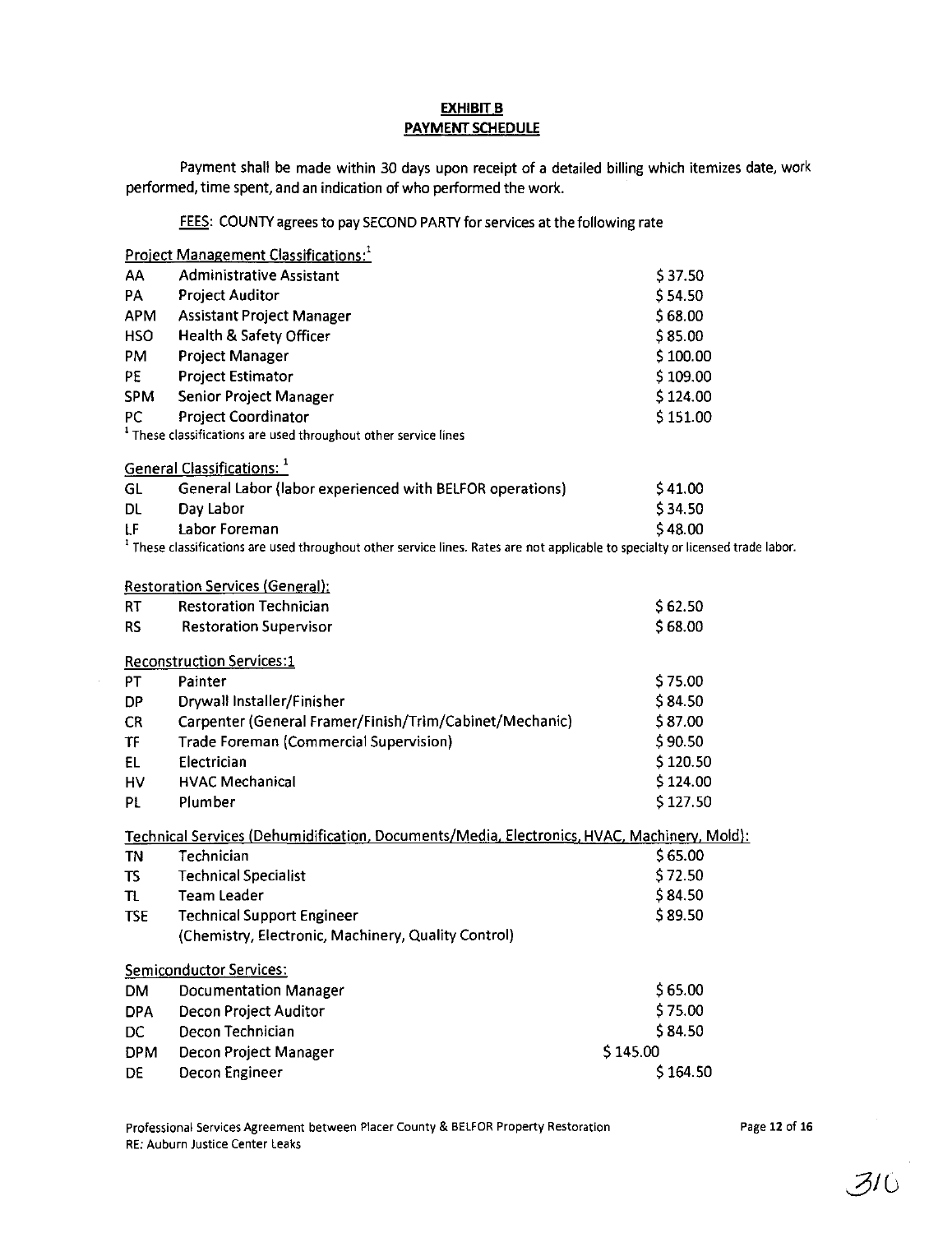Environmental Services:

| НT         | Hazmat/Asbestos Technician         | \$62.50 |
|------------|------------------------------------|---------|
| HLT        | Hazmat/Asbestos Lead Technician    | S 77.50 |
| <b>HEO</b> | Hazmat/Asbestos Equipment Operator | \$84.00 |
| HS.        | Hazmat/Asbestos Supervisor         | S 95.00 |

#### labor Calculation Policv:

The guidelines for labor invoicing will be as follows: The first eight (8) hours on any scheduled shift Monday through Friday will be charged at the regulator hourly rate. Any hours worked in excess of eight (8) hours on any shift Monday through Friday will be charged at one and one half (1.5) times the regular hourly rate. All hours worked on Saturday will be one and one half (1.5) times the regular hourly rate. All hours worked on Sunday and all Holidays will be charged at two (2) times the regular hourly rate.

After Hours Emergency Services: In the event that BELFOR personnel are required for emergency services after normal BElFOR business hours (Weekdays 4:00PM-7:00AM), one and one half (1.5) times the scheduled rate will be charged.

| <b>Equipment Description</b>                           | Unit     |    | Rate     | <b>Equipment Description</b>               | Unit    |     | Rate   |
|--------------------------------------------------------|----------|----|----------|--------------------------------------------|---------|-----|--------|
| <b>GENERAL</b>                                         |          |    |          | <b>GENERAL</b> (Cont'd)                    |         |     |        |
| Accounting Package (laptop, printer)                   | Ea/Day   | \$ | 69.00    | Tool Box (portable)                        | Ea/Day  | Ś   | 24.50  |
| Air compressor, gas/electric                           | Ea/Day   | Ś  | 37.00    | Tool Set, Frame/Demo (passioad, saws, etc) | PP/Day  | Ś   | 31.00  |
| Air compressor, tow behind                             | Ea/Day   | \$ | 118.50   | Trailer, Freezer                           | Ea/Day  | Ś   | 149.50 |
| Air movers/carpet blowers                              | Ea/Day   | \$ | 30.00    | Truck, Moving/Box                          | Ea/Day  | Ś   | 155.50 |
| Barricade fencing, 100 feet                            | 100      | Ŝ  | 37.00    | Truck/Trailer                              | Ea/Day  | \$  | 124.50 |
|                                                        | ft/wk    |    |          |                                            |         |     |        |
| Blasting Unit, Agri/Soda                               | Ea/Day   | \$ | 648.00   | Upholstery Machine/Lady Vac (steam         | Ea/Day  | Ŝ.  | 63.00  |
|                                                        |          |    |          | cleaner)                                   |         |     |        |
| Bobcat, Small                                          | Ea/Dav   | \$ | 386.00   | Vacuum, HEPA                               | Ea/Day  | Ś   | 100.00 |
| Buffer, Floor                                          | Ea/Day   | \$ | 37.00    | Vacuum, Upright                            | Ea/Day  | Ś   | 16.50  |
| Camera, IR                                             | Ea/Day   | \$ | 225.00   | Vacuum, Wet/Dry                            | Ea/Day  | \$  | 34.00  |
| Cart, Tilt/Demolition                                  | Ea/Day   | \$ | 40.00    | Vehicle, Pickup 3/4 Ton, 4x4               | Ea/Day  | \$  | 118.50 |
| Containment System (zipper door)                       | Ea/Day   | \$ | 24.50    | Vehicle, Pickup, SUV or Car                | Ea/Day  | \$  | 69.00  |
| Dehumidification, Dehumidifier - 100 to 140            | Ea/Day   | \$ | 187.50   | Vehicle, Truck 1 Ton 4x4 Liftgate          | Ea/Day  | \$  | 165.00 |
| <b>AHAM Pints</b>                                      |          |    |          |                                            |         |     |        |
| Dehumidification, Dehumidifier - 500/600               | Ea/Day   | \$ | 405.00   | Vehicle, Van (1 van per 10 people)         | Ea/Day  | Ś   | 112.50 |
| cfm                                                    |          |    |          |                                            |         |     |        |
| Dehumidification, Dehumidifier - 2000/2250             | Ea/Day   | \$ | 842 50   | Washer, High Pressure (cold)               | Ea/Day  | Ś   | 100.00 |
| cfm                                                    |          |    |          |                                            |         |     |        |
| Dehumidification, Dehumidifier - 3500 cfm              | Ea/Day   | \$ | 1,004.00 | Washer, High Pressure (hot)                | Ea/Day  | \$  | 124.50 |
| Dehumidification, Dehumidifier - 4500-5000             | Ea/Day   | \$ | 1,360.50 | X-Ray Dryer                                | Ea/Day  | \$  | 155.50 |
| cfm                                                    |          |    |          |                                            |         |     |        |
| Dehumidification, Dehumidifier -                       | Ea/Day   | \$ | 2,138.50 | X-Ray Separation Tank                      | Ea/Day  | Ś.  | 467.50 |
| 9000/10000 cfm                                         |          |    |          |                                            |         |     |        |
| Dehumidification, Dehumidifier - 15000 cfm             | Ea/Day   | \$ | 3,669.00 | ELECTRONICS / MECHANICAL                   |         |     |        |
| Dehumidification, Dehumidifier - 1 Ton Spot            | Ea/Day   | \$ | 161.50   | Cart, Electronic Decontamination           | Ea/Dav  | Ś   | 63.00  |
| Cooler                                                 |          |    |          |                                            |         |     |        |
| Dehumidification, Dehumidifier - DX Unit -             | Ea/Day   | \$ | 1,295.50 | Cleaning Room, HEPA filtered               | Ea/Day  | Ś   | 978.50 |
| 20 / 30 ton                                            | Ea/Day   | \$ | 2.041.50 | Crane, A-Frame (1 ton)                     | Ea/Day  | Ś   | 139.00 |
| Dehumidification, Dehumidifier - DX Unit -             |          |    |          |                                            |         |     |        |
| 60 Ton<br>Dehumidification, Dehumidifier - Chiller 100 | $T$ on / | Ŝ  | 26.00    | Crane, Overhead (2 Ton, monorail 38 feet)  | Ea/Day  | \$. | 772.50 |
| to 400 Ton                                             | Day      |    |          |                                            |         |     |        |
| Dehumidification, Dehumidifier, gas fired -            | Ea/Day   | \$ | 972.50   | Decon Room                                 | Per     | Ś   | 515.00 |
| 2000/2250 cfm                                          |          |    |          |                                            | Project |     |        |
| Dehumidification, Dehumidifier, gas fired -            | Ea/Day   | s. | 1,620.00 | DI Water System                            | Ea/Day  | \$  | 40.00  |
| 4500/5000 cfm                                          |          |    |          |                                            |         |     |        |
| Dehumidification, Dehumidifier, gas fired -            | Ea/Day   | \$ | 2,559.50 | Documentation Kit (digital camera/photo    | Ea/Day  | Ś   | 69.00  |
| 9000/10000 cfm                                         |          |    |          | printer)                                   |         |     |        |
| Dehumidification, Heater - 20 KW                       | Ea/Day   | \$ | 160.00   | Electrical Distribution (120 Amp Panel)    | Ea/Day  | \$  | 187.50 |
| Dehumidification, Heater - 50 KW                       | Ea/Day   | \$ | 356 50   | Electrical Test Equipment (Megger, Hi-Pot, | Ea/Day  | Ś   | 412.00 |
|                                                        |          |    |          | <b>Grounding Cables</b> }                  |         |     |        |
| Dehumidification, Heater - 100 KW                      | Ea/Day   | \$ | 486.00   | Electronic Dehumidification Unit/Heating   | Ea/Day  | \$  | 224.50 |
|                                                        |          |    |          |                                            |         |     |        |

#### ITEMIZED SCHEDULED EQUIPMENT

Professional Services Agreement between Placer County & BELFOR Property Restoration Page 13 of 16 RE: Auburn Justice Center Leaks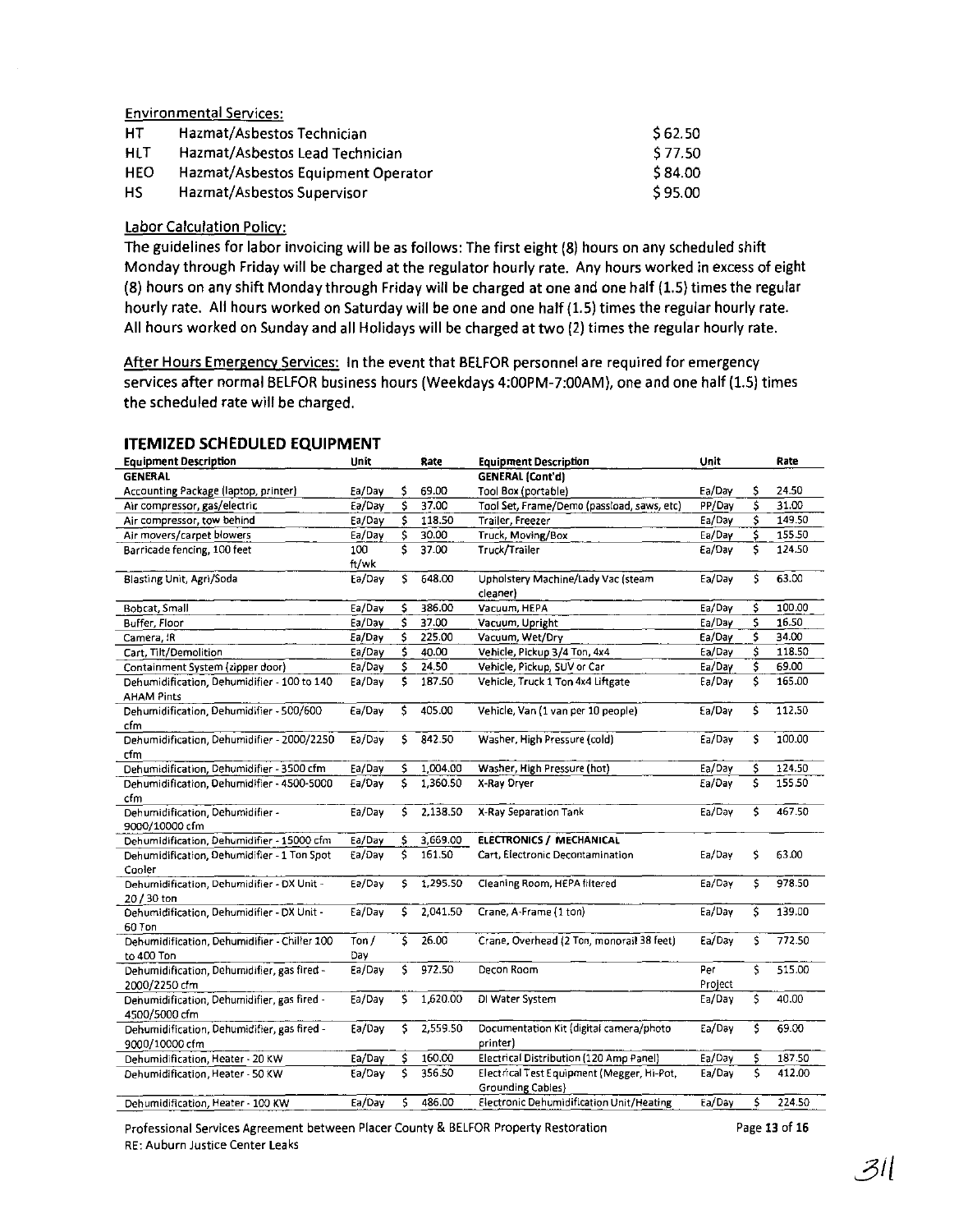|                                             |          |    |          | (KHT)                                         |          |    |          |
|---------------------------------------------|----------|----|----------|-----------------------------------------------|----------|----|----------|
| Dehumidification, Heater - 150 KW           | Ea/Dav   | \$ | 583.00   | Gas Detector, ATI PortaSens II                | Ea/Day   | \$ | 30700    |
| Dehumidification, Heater - 200 KW           | Ea/Dav   | \$ | 939.50   | <b>HEPA Filtered Hood</b>                     | Ea/Day   | \$ | 154.50   |
| Dehumidification, Heater - 400 KW           | Ea/Day   | Ś. | 1,328.50 | HEPA Water Displacement Unit                  | Ea/Day   | \$ | 93.50    |
| Dehumidification, Heater - 600 KW           | Ea/Day   | \$ | 1,815.00 | Oven, Convection Drying (ULT)                 | Ea/Day   | \$ | 436.50   |
| Dehumidification, Heater - 1000 KW          | Ea/Day   | \$ | 2,138.50 | Oven, Vacuum Drying                           | Ea/Day   | \$ | 623.00   |
| Dolly, 4-wheel, Appliance                   | Ea/Dav   | \$ | 18.00    | Quality Control Kit, (scientific instruments) | Ea/Day   | \$ | 187.50   |
| Dry Cleaning Unit (portable)                | Ea/Dav   | \$ | 143.00   | Reflectoquant Test Device                     | Ea/Day   | \$ | 103.00   |
| Dry Ice Blaster w/Accessories               | Ea/Dav   | \$ | 973.50   | Sealer, Vacuum                                | Ea/Day   | \$ | 273.00   |
| <b>Electrical Distribution (Spider Box)</b> | Ea/Day   | \$ | 75.00    | Spray Booth with 2 sinks (portable)           | Ea/Day   | \$ | 187.50   |
| <b>Extension Cord</b>                       | Ea/Day   | \$ | 4.50     | Sprayer, Airless H.P. (Wagner)                | Ea/Day   | \$ | 81.50    |
| <b>Extraction Unit (portable)</b>           | Ea/Dav   | \$ | 155.50   | <b>Tool Handling Charge</b>                   | Per      | Ś  | 463.50   |
|                                             |          |    |          |                                               | Project  |    |          |
| Extraction Unit (Truck or Trailer mount)    | Ea/Dav   | \$ | 561.50   | Ultrasonic Bath, Portable                     | Ea/Day   | \$ | 324.50   |
| Floor cleaning system (walk behind)         | Ea/Dav   | \$ | 237.00   | Ultrasonic Bath, Bench Top                    | Ea/Day   | \$ | 187.50   |
| Fogger, Commercial                          | Ea/Dav   | \$ | 112.50   | Ultrasonic Dip Line, Industrial Multi-step    | Ea/Day   | \$ | 3,365.00 |
| Fogger, ULV / Thermal (electric)            | Ea/Day   | \$ | 40.00    | Vacuum, Clean Room                            | Ea/Day   | \$ | 154.50   |
| Generator (portable)                        | Ea/Dav   | \$ | 124.50   | Wet Bench (portable)                          | Ea/Day   | \$ | 188.00   |
| Heater, Electric                            | Ea/Day   | \$ | 15.50    | Workstation (table, chair, lights, ESD)       | Ea/Day   | \$ | 24.50    |
| Heater, Propane/Torpedo                     | Ea/Dav   | \$ | 55.50    | <b>ENVIRONMENTAL</b>                          |          |    |          |
| <b>HEPA Filtration Unit / Air Scrubber</b>  | Ea/Dav   | \$ | 155.50   | Cascade Breathing Air System                  | Ea/Day   | \$ | 170.00   |
| <b>Injectidry Unit</b>                      | Ea/Dav   | \$ | 131.00   | Chemical Hose, Hazmat                         | Ea/Day   | \$ | 226.50   |
| Insulation Machine                          | Ea/Day   | \$ | 89.50    | Confined Space Entry System                   | Ea/Day   | \$ | 206.00   |
| Ion Air Cleaning System                     | Ea/Day   | \$ | 47.50    | Decontamination Shower/Filter                 | Ea/Day   | \$ | 144.00   |
| Jack Hammer                                 | Ea/Dav   | \$ | 100.00   | Jerome Mercury Vapor Analyzer                 | Ea/Day   | \$ | 252.50   |
| Ladder, 24', 34' & Extension ladders        | Ea/Day   | \$ | 12.50    | Mini-Rae (PID)                                | Ea/Day   | \$ | 180.00   |
| Ladder, 4', 6', 8', 10 & 12'                | Ea/Dav   | \$ | 10.50    | MSA Passport (O2, LEL, CO, H2S)               | Ea/Day   | \$ | 206.00   |
| Light, Temporary (Demo / Stand / String)    | Ea/Dav   | Ś  | 24.50    | Personal Sample Pump                          | Ea/Day   | Ŝ  | 29.00    |
| Light, Tower Mobile (400 WT diesel)         | Ea/Day   | \$ | 155.50   | Pump, Diaphragm 1", Hazmat                    | Ea/Day   | \$ | 206.00   |
| Manometer                                   | Ea/Day   | \$ | 82.50    | Pump, Diaphragm 2", Hazmat                    | Ea/Day   | \$ | 309.00   |
| Mechanical Gang Box (heavy tools)           | Ea/Day   | \$ | 37.00    | Self-Contained Breathing Apparatuses          | Ea/Day   | \$ | 144.00   |
|                                             |          |    |          | (SCBA), 30 Minute                             |          |    |          |
| Moisture Meter                              | Ea/Dav   | \$ | 21.00    | Seif-Contained Breathing Apparatuses          | Ea/Day   | \$ | 113.50   |
|                                             |          |    |          | (SCBA), 5 Minute                              |          |    |          |
| Mop Bucket with wringer                     | Ea/Dav   | \$ | 7.50     | Trailer, Emergency Response, Hazmat           | Ea/Day   | Ś  | 309.00   |
| Ozone Generator                             | Ea/Dav   | \$ | 124.50   | <b>HVAC</b>                                   |          |    |          |
| Pump, Sump / Flood                          | Ea/Dav   | \$ | 34.00    | HVAC, High Volume Tornado System              | Ea/Day   | Ś  | 95.00    |
| Pump, Trash with Hose, 2"                   | Ea/Day   | \$ | 139.00   | HVAC, Mobile Resource Unit                    | Ea/Day   | \$ | 155.50   |
| Radio, 2 way - Job site communications      | Ea/Dav   | \$ | 24.50    | HVAC, Power and Manual Hand Tools             | PP/Day   | Ś  | 25.00    |
| $(minimum$ qty $-2)$                        |          |    |          |                                               |          |    |          |
| Sand Blaster                                | Ea/Day   | \$ | 39.00    | HVAC, Rotary Brush Duct Cleaning System       | Ea/Day   | \$ | 45.00    |
| Sander - Dustless                           | Ea/Day   | \$ | 31.00    | HVAC, Service Vehicle / Trailer Combo         | Ea/Day   | \$ | 124.50   |
| Saw, Demo                                   | Ea/Day   | \$ | 106.00   | <b>HVAC Vacuum System</b>                     | Ea/Day   | Ś  | 195.00   |
| Scaffolding, Baker                          | Ea/Sect. | \$ | 28.00    | HVAC Video / Tool Robot                       | Ea/Day   | \$ | 504.50   |
| Smoke Machines (small)                      | Ea/Dav   | \$ | 100.00   | HVAC, Viper Duct Cleaning System              | Ea/Dav   | Ś  | 45.00    |
| Small Tools Charge                          | PP/Dav   | \$ | 5.30     | <b>SAFETY</b>                                 |          |    |          |
| Soda Blaster                                | Ea/Dav   | Ś. | 966.00   | Personal Fall Protection (PFP)                | PP/Dav   | \$ | 37.00    |
| Sponge Jet Blaster                          | Ea/Day   | \$ | 224.50   | Personal Protection Equipment (PPE)           | PP / Dav | \$ | 18.50    |
| Sponge Jet Media Classifier                 | Ea/Day   | \$ | 206.00   | Personal Respiratory Protection (PRP)         | PP / Dav | Ś. | 37.00    |
| Steam Cleaner                               | Ea/Day   | \$ | 243.00   | Respirator, PAPR                              | Ea/Day   | \$ | 82.50    |
|                                             |          |    |          |                                               |          |    |          |

The rates contained in this exhibit are exclusive of federal, state and local sales or use taxes and the costs associated with any applicable federal, state or local approvals, consents, permits, licenses and orders 'incident to performance of the work.

 $\langle \hat{u}_\mathrm{eff} \rangle$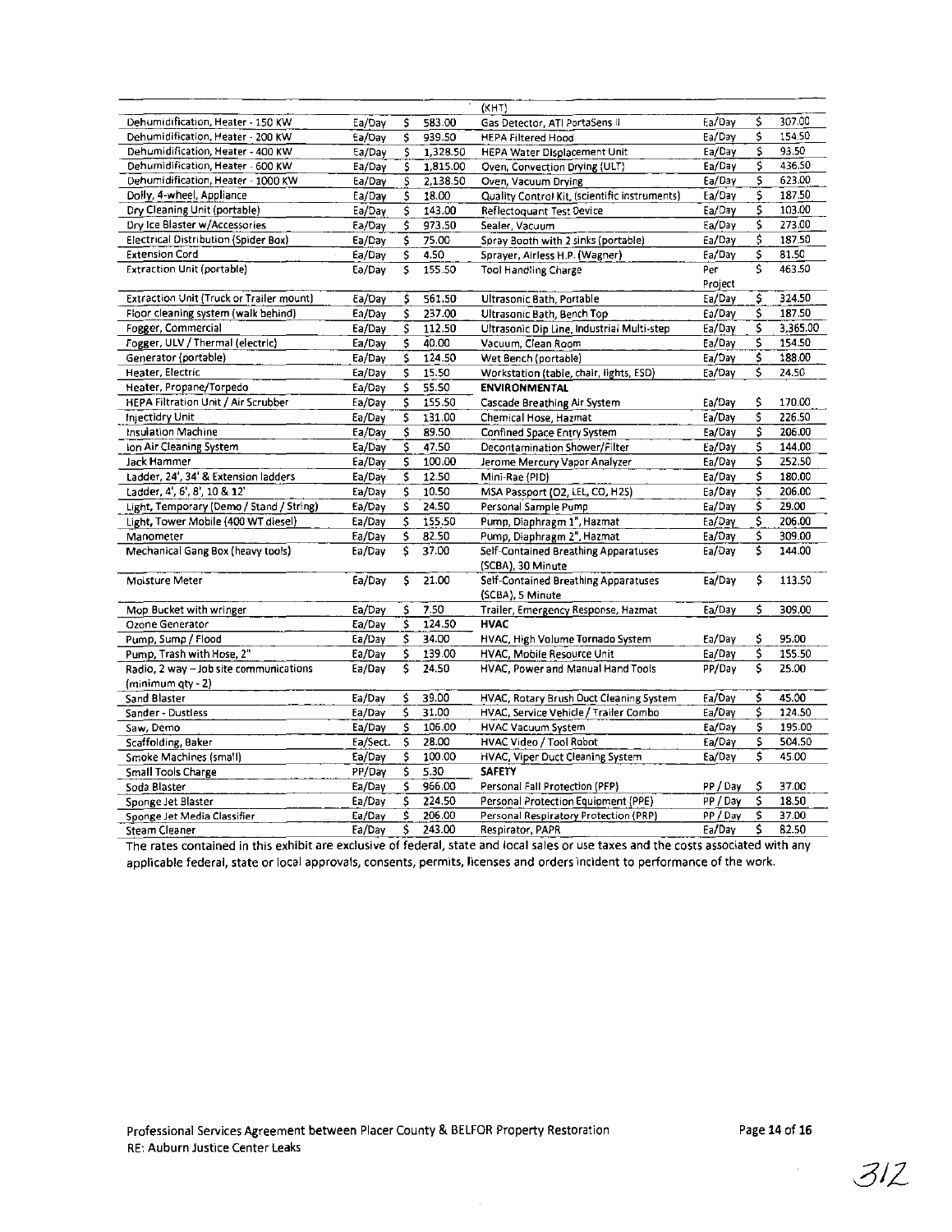# ITEMIZED SCHEDULED CONSUMABLES

| <b>Consumable Description</b>                  | Unit       |     | Rate   | <b>Consumable Description</b>                                    | <b>Unit</b> |    | Rate             |
|------------------------------------------------|------------|-----|--------|------------------------------------------------------------------|-------------|----|------------------|
| <b>CHEMICALS</b>                               |            |     |        | <b>GENERAL (Cont'd)</b>                                          |             |    |                  |
| Alcohol, Isopropyl                             | Gal        | \$  | 79.50  | Tape, Poly Box                                                   | Roll        | \$ | 3.00             |
| BELFOR-AC 14 Alkaline Cleaner 14               | Gai        | \$  | 34.00  | Tarp                                                             | Sq. Ft.     | \$ | 0.40             |
| BELFOR-AC 12 Alkaline Cleaner 12               | Gai        | \$  | 46.00  | Wipes, Cotton Cloth                                              | Lb.         | \$ | 5.00             |
| BELFOR-All Natural Citrus Solvent Cleaner      | Gal        | \$  | 34.00  | Wipes, Lint Free                                                 | Pak         | \$ | 35.00            |
| <b>BELFOR-All Purpose Cleaner</b>              | Gal        | \$  | 10.50  | Wipes, Wipe All                                                  | Pak         | \$ | 12.50            |
| <b>BELFOR-All Purpose Spotter</b>              | Ga         | \$  | 22.50  | Wipes, Workshop (rags)                                           | Lb.         | \$ | 4.00             |
| <b>BELFOR-Carpet Rinse &amp; Neutralizer</b>   | Gal        | \$  | 18.50  | Wrap, Bubble/Anti Static                                         | Roll        | \$ | 84.50            |
| BELFOR-CD 04-C Complex Deruster 04 C           | Gal        | \$  | 73.00  | Wrap, Stretch ELECTRONICS /                                      | Roll        | \$ | 59.50            |
| BELFOR-CD 13 Complex Deruster 13               | Gal        | \$  | 114.50 | <b>MECHANICAL</b>                                                |             |    |                  |
| <b>BELFOR-CIF Citrofix Lemon Scent</b>         | Ounce      | \$  | 1.00   | Apron, Chemical                                                  | Ea.         | \$ | 5.00             |
| BELFOR-Concentrated Odor Counteractant &       | Gal        | \$  | 31.00  | Arm Sleeves, Chemical                                            | Ea.         | Ś  | 4.00             |
| Smoke Eliminato                                |            |     |        |                                                                  |             |    |                  |
| BELFOR-EC 12 Electronics Cleaner               | Gal        | \$  | 30.00  | <b>Arsenic Test Kit</b>                                          | Per Test    | \$ | 5.00             |
| BELFOR-ESL Label Protection Laquer             | Ounce      | \$  | 17.50  | Bags, Anti Static                                                | Ea.         | \$ | 4.00             |
| BELFOR-Extra Duty Cleaner Degreaser            | Gal        | \$  | 17.00  | Brush, Dispersion (large)                                        | Ea.         | \$ | 13.50            |
| <b>BELFOR-Fabric Protector</b>                 | Gal        | \$  | 40.00  | Brush, Dispersion (small)                                        | Ea.         | \$ | 5.00             |
| <b>BELFOR-GC General Cleaner</b>               | Gal        | \$  | 28.00  | Brush, Non Conduct                                               | Ea.         | \$ | 10.50            |
| <b>BELFOR-Glass Cleaner</b>                    | Gal        | \$  | 8.00   | <b>Chloride Quick Test Strips</b>                                | Ea.         | \$ | 1.25             |
| <b>BELFOR-Hand Cleaning Wipes</b>              | Tub        | \$  | 41.00  | Cleaning / Decon Sticks                                          | Ea.         | \$ | 1.25             |
| BELFOR-HD 01 Hand Deruster 01                  | Gal        | \$  | 39.00  | Non-Conduct Scrubbers, Green                                     | Box         | \$ | 28.00            |
|                                                |            |     |        | (#7447)                                                          |             |    |                  |
| BELFOR-Lemon Oil Furniture Polish              | Gal        | \$  | 5.00   | Non-Conduct Scrubbers, Maroon                                    | Box         | \$ | 78.50            |
|                                                |            |     |        | (#96)                                                            |             |    |                  |
| <b>BELFOR-Liquid Laundry Detergent</b>         | Gal        | \$  | 17.50  | Non-Conduct Scrubbers, White                                     | Box         | \$ | 47.50            |
|                                                |            |     |        | (#98)                                                            |             |    |                  |
| BELFOR-LP 40 Light Preserver 40                | Gal        | \$  | 73.00  | Tape, Clean Room                                                 | Roll        | \$ | 24.50            |
| <b>BELFOR-MPP Metal Polishing Paste</b>        | Ounce      | \$. | 15.50  | Wipes, Presaturated IPA/DI                                       | Pak         | \$ | 20.50            |
| BELFOR-Multi-Enzyme Spotter-Deodorizor-        | Gal        | \$  | 31.00  | Wipes. Standard Clean Room                                       | Pak         | \$ | 29.00            |
| Protector                                      |            |     |        |                                                                  |             |    |                  |
| BELFOR-Multi-Purpose Restroom                  | Gal        | \$  | 13.50  | Wipes, Ultra Clean Room                                          | Pak         | \$ | 62.00            |
| Cleaner BELFOR-NC CR Neutral Cleaner CR        | Gal        | \$  | 122.50 | <b>ENVIRONMENTAL</b>                                             |             |    |                  |
|                                                |            |     |        |                                                                  |             |    |                  |
| BELFOR-NK One Step Cleaner and Preserver       | Pint       | \$  | 12.50  | <b>Asbestos Glove Bag</b>                                        | Ea.         | \$ | 34.00            |
| (electrical)                                   |            |     |        |                                                                  |             |    |                  |
| BELFOR-OC24 Organic Cleaner 24                 | Gal        | \$  | 46.50  | Breathing Air, Type K Bottle                                     | Ea.         | \$ | 55.50            |
| BELFOR-OC62 Organic Cleaner 62                 | Gal        | \$  | 32.00  | Drum, Poly Closed Top, 15 Gallon                                 | Ea.         | \$ | 42.00            |
| <b>BELFOR-Oil Preserver</b>                    | Gal        | \$  | 46.50  | Drum, Poly Open Top, 15 Gallon                                   | Ea.         | \$ | 45.50            |
| BELFOR-One Step Traffic Film Remover           | Gal        | \$  | 13.50  | Drum, Steel Closed Top, 15 Gallon                                | Ea.         | \$ | 34.00            |
| BELFOR-O-SW Oil Black (Elect. Contacts Only)   | Ounce      | \$  | 34.00  | Drum, Steel Open Top, 15 Gallon                                  | Ea.         | \$ | 36.00            |
| <b>BELFOR-PM Polish Milk</b>                   | Ounce      | \$  | 5.00   | Drum, Poly Closed Top, 30 Gallon                                 | Ea.         | \$ | 49.50            |
| <b>BELFOR-Premium Dish Detergent</b>           | Quart      | \$  | 6.00   | Drum, Poly Open Top, 30 Gallon                                   | Ea.         | \$ | 53.50            |
| BELFOR-Quarry & Hard Tile Cleaner              | Gai        | \$  | 17.50  | Drum, Steel Closed Top, 30 Gallon                                | Ea.         | \$ | 40.00            |
| BELFOR-Rug & Upholstery / Traffic & Bonnet     | Gal        | \$  | 25.00  | Drum, Steel Open Top, 30 Gallon                                  | Ea.         | \$ | 47.50            |
| Cleaner                                        |            |     |        |                                                                  |             |    |                  |
| BELFOR-SD 02 Sulfide Defroster                 | Gal        | \$  | 52.50  | Drum, Poly Closed Top, 55 Gallon                                 | Ea.         | \$ | 70.00            |
| BELFOR-Vehicle & Transportation Wash           | Gal        | \$  | 15.50  | Drum, Poly Open Top, 55 Gallon                                   | Ea.         | \$ | 76.00            |
| <b>BELFOR-WP Wax Preserver</b>                 | Gal        | \$  | 78.50  | Drum, Steel Closed Top, 55 Gallon                                | Ea.         | \$ | 55.50            |
| Disinfectant/Antimicrobial                     | Gal        | \$  | 51.00  | Drum, Steel Open Top, 55 Gallon                                  | Ea.         | \$ | 67.00            |
| Encapsulant, Antifungicidal                    | Gal        | \$  | 82.00  | Drum, Steel Salvage, 85 Gallon                                   | Ea.         | \$ | 168.00           |
| Encapsulant, Soot                              | Gal        | \$  | 43.50  | Drum, Poly Overpack, 95 Gallon<br>Drum Steel Overpack 110 Gallon | Ea.         | \$ | 257.50<br>504 50 |
| Nitric Acid Ultra Pure Nitric Acid, Ultra Pure | Quart      | \$  | 154 50 |                                                                  | Ea          | \$ |                  |
| Soda, Soda Blaster Material                    | Bag        | \$  | 35.00  | Protective Suits (Acid)                                          | Ea.         | \$ | 84.50            |
| Thermo Fog Deodorizer                          | Gal        | \$  | 63.00  | Protective Suits (Level A, fully                                 | Eа.         | \$ | 1,570.50         |
|                                                |            |     |        | encapsulating)                                                   |             |    |                  |
| Thinner, Paint/Mineral Spirits                 |            | \$  | 22.50  | Protective Suits (PolyPro Asbestos)                              | Ea.         | \$ | 8.00             |
|                                                | Gal<br>Gal | \$  | 75.00  | Protective Suits (Saranex Chemical)                              | Ea.         | \$ | 31.00            |
| Zinser, or similar sealant                     |            |     |        |                                                                  |             |    |                  |
| GENERAL                                        |            |     |        | Sorbent Boom                                                     | Ea.         | \$ | 67.00            |
| Adhesive, Caulk                                | Tube       | Ş   | 8.00   | Sorbent Pad                                                      | Bale        | \$ | 101.00           |
| Adhesive, Remover                              | Can        | \$  | 11.50  | Sorbent Pads (individual)                                        | Ea.         | \$ | 10.50            |
| Bags, Environmental Trash Bags                 | Ea,        | \$  | 3.00   | Sorbent Pillows                                                  | Ea.         | \$ | 25.50            |
|                                                |            |     |        |                                                                  |             |    |                  |
| Bags, Insulation machine                       | Ea.        | \$  | 31.00  | <b>HVAC</b>                                                      |             |    |                  |
| Bags, Trash                                    | Ea,        | \$  | 0.82   | HVAC Air Blast Nozzle, Replacement                               | Ea.         | \$ | 50.00            |
| Banner Guard                                   | Roll       | \$  | 28.00  | HVAC Air Whip, Multi Head,                                       | Ea.         | \$ | 65.00            |
|                                                |            |     |        |                                                                  |             |    |                  |

Professional Services Agreement between Placer County & BElFOR Property Restoration RE: Auburn Justice Center Leaks

 $313$ 

 $\sim$